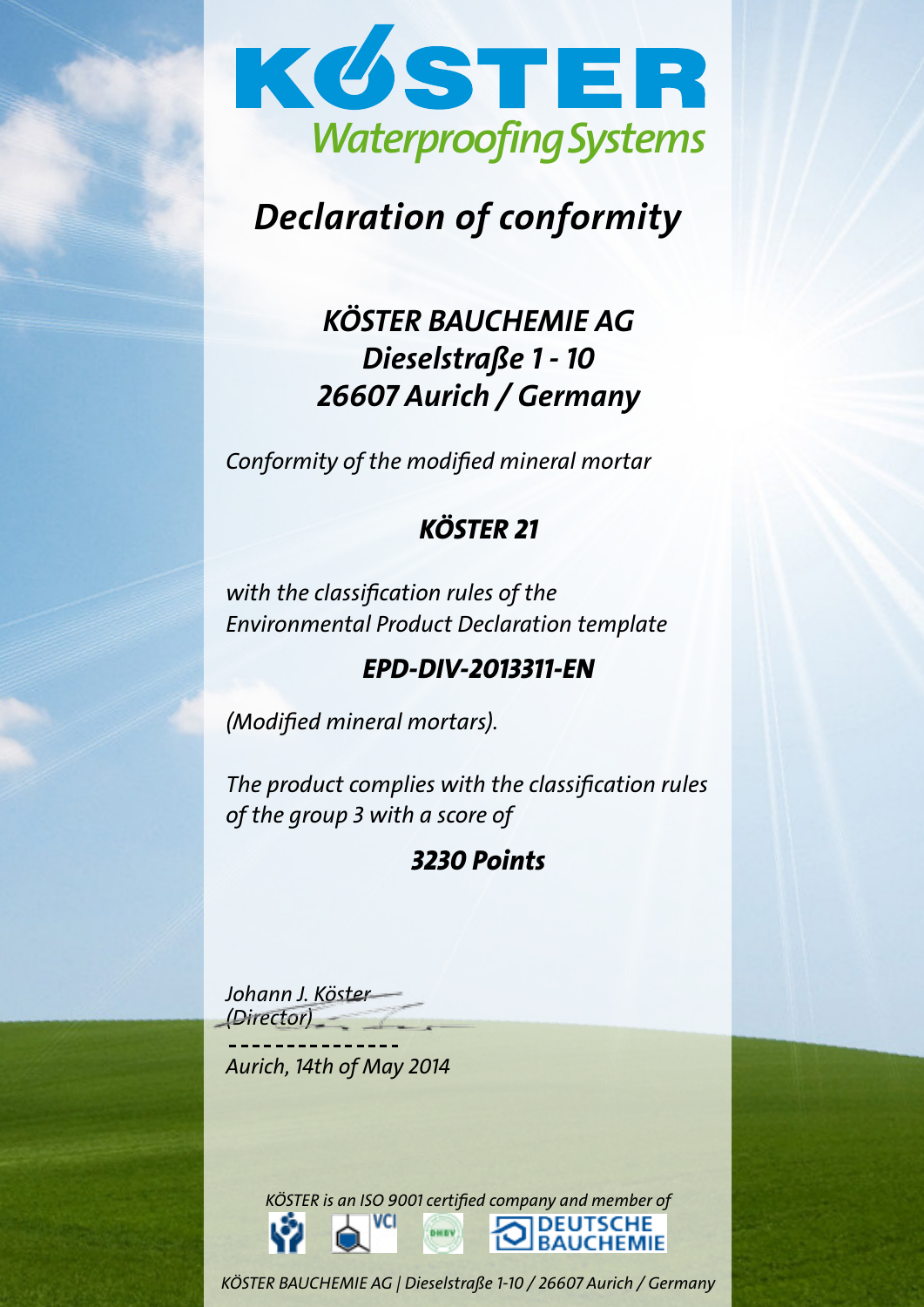## **MODEL ENVIRONMENTAL PRODUCT DECLARATION**

in accordance with ISO 14025 and EN 15804

| <b>Declaration holder</b> | DBC / IVK / VdL                 |
|---------------------------|---------------------------------|
| <b>Publisher</b>          | Institut Bauen und Umwelt (IBU) |
| Programme holder          | Institut Bauen und Umwelt (IBU) |
| Declaration number        | EPD-DIV-2013311-EN              |
| <b>Issue date</b>         | 24.07.2013                      |
| Validity                  | 23.07.2018                      |

**Modified mineral mortars Deutsche Bauchemie e.V. (DBC); Industrieverband Klebstoffe e.V. (IVK); Verband der deutschen Lack‐ und Druckfarbenindustrie e.V. (VdL)**



www.bau-umwelt.de

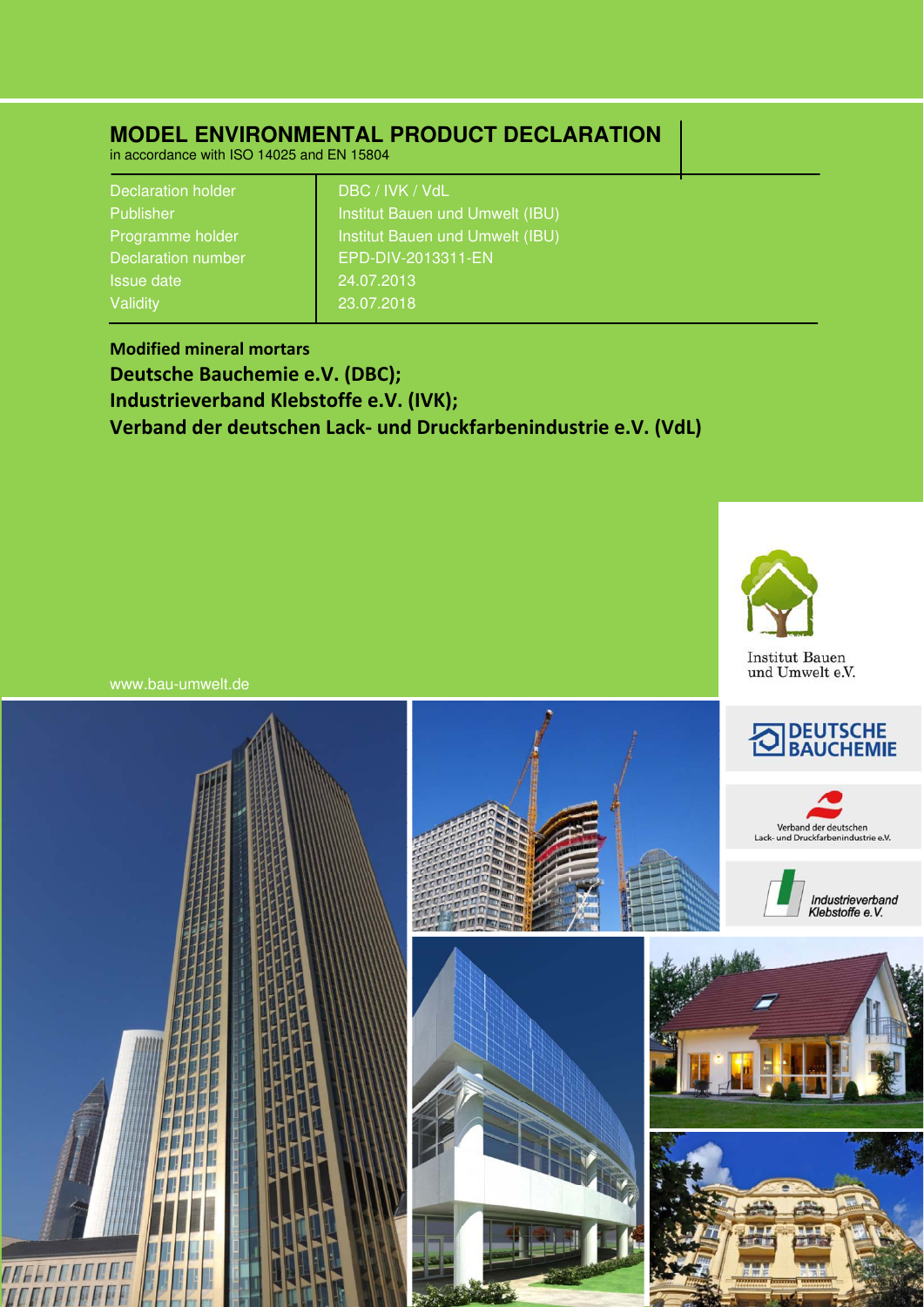### **1 General information**

**Deutsche Bauchemie e.V. Industrieverband Klebstoffe e.V.** 

**DEUTSCHE**<br>BALICHEMI

**Verband der deutschen Lack‐ und** 

### **Druckfarbenindustrie e.V.**

**Programme holder** IBU - Institut Bauen und Umwelt e.V. Panoramastr. 1 D-10178 Berlin

### **Declaration number** EPD-DIV-2013311-EN

**This Declaration is based on the Product Category Rules:** PCR Mineral factory‐made mortar, June 2011

(PCR tested and approved by the independent Committee of Experts (SVA))

### **Issue date** 24.07.2013

**Valid until**

23.07.2018

Vernnan

Prof. Dr.‐Ing. Horst J. Bossenmayer (President of Institut Bauen und Umwelt e.V.)

umasar Dr.-Ing. Burkhart

Managing Director at IBU

### **2 Product**

### **2.1 Product description**

Modified mineral mortars are combinations of one or more inorganic binder, aggregates, water and if necessary additives. They comply with manifold, often specific, tasks in the construction, furnishing and refurbishment of buildings. They improve the fitness for use of buildings and significantly extend their life expectancy.

The products displaying the most environmental impacts were applied as representative products for calculating the Life Cycle Assessment results.

### **2.2 Application**

Modified mineral mortars are used for the following applications:

### **Modified mineral mortars**

**Holder of the Declaration**

Industrieverband

Klebstoffe e.V.

Deutsche Bauchemie e.V. Mainzer Landstr. 55, D‐60329 Frankfurt Industrieverband Klebstoffe e.V. Völklinger Str. 4, D‐40219 Düsseldorf Verband der deutschen Lack‐ und Druckfarbenindustrie e.V. Mainzer Landstr. 55, D‐60329 Frankfurt

Verband der deutschen

Lack- und Druckfarbenindustrie e.

**Declared product/unit**

1 kg / 1 kg; density 800 - 1,700 kg/m³

### **Area of applicability:**

This validated Declaration entitles the holder to use the symbol of Institut Bauen und Umwelt e.V. It exclusively covers the above‐named product groups of manufacturing plants in Germany for a period of five years from the date of issue. The Declaration holder is liable for the details and documentation upon which the evaluation is based. It involves an association EPD based on the model Declaration [EPD‐DIV‐*number‐data base system*], for which the product displaying the highest environmental impact in a group was selected for calculating the Life Cycle Assessment. The members of the Associations are indicated on the Association homepages.

## **Verification**

The CEN DIN EN 15804 standard serves as the core PCR. Verification of the EPD by an independent third party in

accordance with ISO 14025

 $\Box$  internal  $\Box$  external

Matthias Sch

Independent auditor appointed by the SVA

*Module 1: Modified mineral mortars as repair mortar for the protection and repair of concrete structures* 

**1.1** Products for structural and non-structural repair which are used to restore the original condition of concrete structures and/or to replace defective concrete

**1.2** Products for reinforcement corrosion protection

*Module 2: Adhesives based on modified mineral mortars* 

**2.1** Products for bonding ceramic tiles as well as natural stone for internal and external installations on walls, floors and ceilings

**2.2** Products for bonding heat insulation composite panels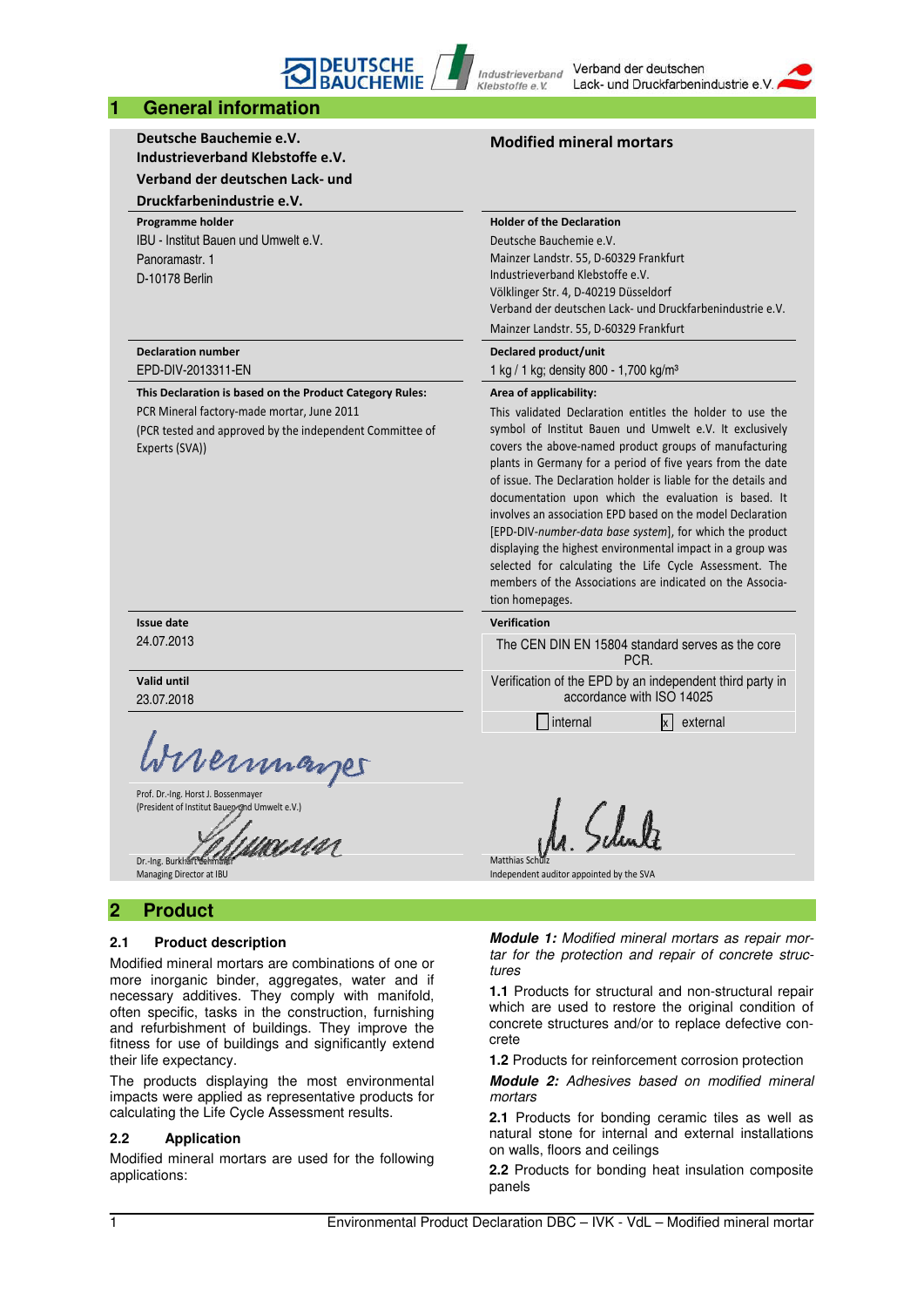

**BAUCHEMIE** *Module 3: Modified mineral mortars as joint fillers* 

Klebstoffe e.V.

**DEUTSCHE** 

Products for joint filling of wall and floor coverings made of ceramic tiles as well as natural stone for indoor and outdoor applications

*Module 4: Modified mineral mortars as cementitious screed, floor levelling compounds, filler, flowing screed* 

Products for manufacturing bonded screed, screeds on separating or insulating layers, for levelling and repairing suitable normal building substrates such as rough, uneven concrete floors, cement, anhydrite and mastic asphalt screed, heated screed and ceramic coverings for indoor and outdoor applications

*Module 5: Modified mineral mortars as levelling compounds for walls and ceilings* 

Products for levelling and repairing rough, uneven walls, for repairing grit spots, closing blowholes and modelling broken corners and edges

*Module 6: Modified mineral mortar as grouts* 

Products for grouting on holes, recesses, concrete precast columns, foundations and for anchoring machine components indoors and outdoors

*Module 7: Modified mineral mortars for waterproofing slurries* 

Products for providing cement-based waterproofing surfaces in structural and civil engineering. For use in new and old buildings as well as beneath tiles (mineral or flexible waterproofing slurries)

*Module 8: Modified mineral mortars as repair mortar* 

Products for carrying out repairs (e.g. for repairing minor voids and holes) on horizontal and vertical areas

### **2.3 Technical data**

Construction products with Declaration of Performance in accordance with CPR

*Module 1: Modified mineral mortars as repair mortar for the protection and repair of concrete structures* 

The minimum requirements according to DIN EN 1504 "Products and systems for the protection and repair of concrete structures – Definitions, requirements, quality control and evaluation of conformity" must be observed. These are:

**1.1** Products for structural and non-structural repair - Requirements on performance characteristics for all intended uses in accordance with EN 1504-3, Table 1:

- Compressive strength (DIN EN 12190)
- Chloride ion content (DIN EN 1015-17)
- Adhesive bond (DIN EN 1542)
- Restrained shrinkage/expansion (DIN EN 12617-4)

**1.2** Reinforcement corrosion protection products – Requirements on all intended uses in accordance with EN 1504-7, Table 1:

Corrosion protection (DIN EN 15183)

Other performance characteristics in accordance with the manufacturer's technical documentation / Declaration of Performance / Declaration of Conformity

*Module 2: Adhesives based on modified mineral mortar* 

**2.1** The minimum requirements in accordance with DIN EN 12004 "Adhesive for tiles – Requirements, evaluation of conformity, classification and designation" must be maintained. These are:

- Tensile adhesion strength after dry storage (DIN EN 1348)
- Tensile adhesion strength after water immersion (DIN EN 1348)
- Tensile adhesion strength after heat ageing (DIN EN 1348)
- Tensile adhesion strength after freeze/thaw cycles (DIN EN 1348)
- Open time: Tensile strength (EN 1346)

Other performance characteristics in accordance with the manufacturer's technical documentation / Declaration of Performance / Declaration of Conformity

**2.2** Performance characteristics in accordance with the manufacturer's technical documentation / Declaration of Performance / Declaration of Conformity; ETAG 004 "Guideline for the European technical approvals for external thermal insulation composite systems with rendering" must be considered..

*Module 3: Modified mineral mortars as joint fillers* 

The minimum requirements of DIN EN 13888 "Grout for tiles – Requirements, evaluation of conformity, classification and designation" must be maintained.

*Module 4: Modified mineral mortars as cementitious screed, floor levelling compounds, filler, flowing screed:* 

The minimum requirements of DIN EN 13813 "Screed material and floor screeds – Screed materials – Properties and requirements" must be maintained. These are:

- Reaction to fire (DIN EN 13501-1)
- Release of corrosive substances
- Compressive strength (DIN EN 13892-2)
- Flexural strength (DIN EN 13892-2)

Other performance characteristics in accordance with the manufacturer's technical documentation / Declaration of Performance / Declaration of Conformity

*Module 5: Modified mineral mortars as levelling compounds for walls and ceilings* 

*Module 5.1:* The minimum requirements of DIN EN 998-1 "Specification for mortar for masonry – Part 1: Rendering and plastering mortar" must be maintained. These are:

- Reaction to fire (DIN EN 13501-1)
- Compressive strength
- Dry bulk density
- Capillary water absorption
- Water vapour permeability

Other performance characteristics in accordance with the manufacturer's technical documentation / Declaration of Performance / Declaration of Conformity

*Module 5.2:* The minimum requirements of DIN EN 13279 "Gypsum binders and gypsum plasters – Part 1: Definitions and requirements" must be observed.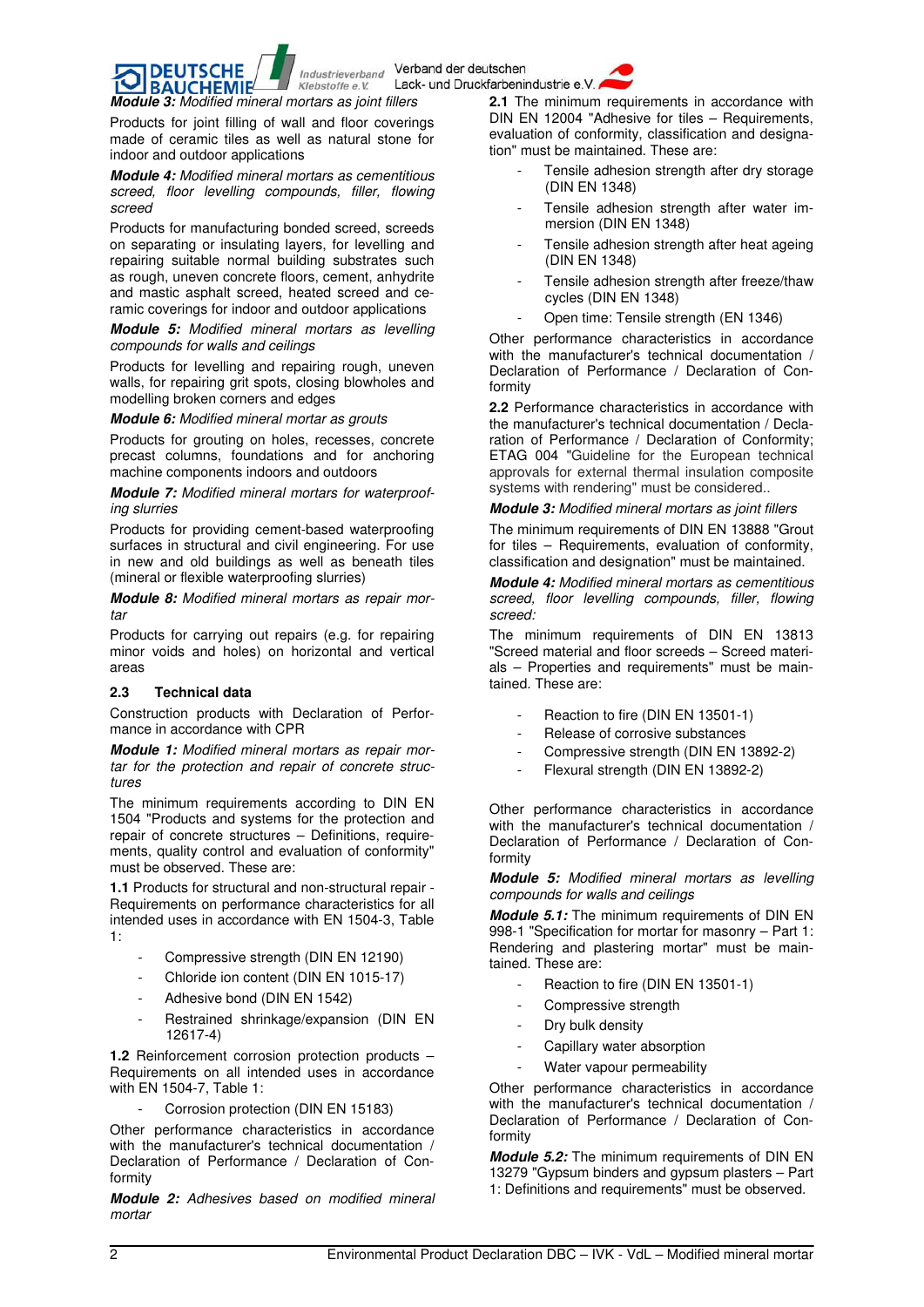

**BAUCHEMIE** Performance characteristics in accordance with the manufacturer's technical documentation / Declaration of Performance / Declaration of Conformity

### *Module 6: Modified mineral mortars as grouts*

The requirements of the DAfStb Guideline "Manufacturing and using cement-based casting concrete and grout" must be considered.

### *Module 7: Modified mineral mortar for waterproofing slurries*

*Module 7.1:* The minimum requirements of the "Prüfgrundsätze für die Erteilung von allgemeinen bauaufsichtlichen Prüfzeugnissen für Bauwerksabdichtungen mit mineralischen Dichtungsschlämmen (PG-AIV-F)" (Testing principles for granting general building authority approved test certificates for waterproofing with mineral waterproofing slurries) must be considered

*Module 7.2:* The minimum requirements of the "Prüfgrundsätze für die Erteilung von allgemeinen bauaufsichtlichen Prüfzeugnissen für Abdichtungen im Verbund mit Fliesen- und Plattenbelägen" - Teil 1: Flüssig zu verarbeitende Abdichtungen (PG-AIV-F) (Testing principles for granting general building authority approved test certificates for waterproofing in conjunction with ceramic tiles – Part 1: Liquidapplied waterproofing materials" must be considered.

*Module 7.3:* In the future, the minimum requirements in accordance with DIN EN 14891 "Liquidapplied water-impermeable products for use beneath ceramic tiling bonded with adhesives – Requirements, test methods, evaluation of conformity, classification and designation" must be considered.

*Module 8: Modified mineral mortars as repair mortar* 

Performance characteristics in accordance with the manufacturer's technical documentation / Declaration of Performance / Declaration of Conformity

### **2.4 Placing on the market / Application rules**

*Module 1: Modified mineral mortars as repair mortar for the protection and repair of concrete structures* 

A prerequisite for placing the product on the market and application in Germany is the CE marking of the products. The legal basis for CE marking is represented by Directive (EU) no. 305/2011 of the European Parliament and Council (ABl. I 88/5 dated 4.4.2011). CE marking confirms conformity with the declared performance of the product based on the harmonised DIN EN 1504 specification "Products and systems for the protection and repair of concrete structures". As for the rest, the provisions in Part II of the list of technical building regulations shall apply.

### *Module 2: Adhesives based on modified mineral mortar*

**2.1** A prerequisite for placing the product on the market and application in Germany is the CE marking of the products. The legal basis for CE marking is represented by Directive (EU) no. 305/2011 of the European Parliament and Council (ABl. I 88/5 dated 4.4.2011). CE marking confirms conformity with the declared performance of the product based on the harmonised DIN EN 12004 technical specification

Industrieverband Verband der deutschen Lack- und Druckfarbenindustrie e.V

Klebstoffe e.V. "Adhesives for tiles". As for the rest, the provisions in Part II of the list of technical building regulations shall apply.

**2.2** A prerequisite for placing the product on the market and application in Germany is the CE marking of the products. The legal basis for CE marking is represented by Directive (EU) no. 305/2011 of the European Parliament and Council (ABl. I 88/5 dated 4.4.2011). CE marking confirms conformity with the declared performance of the product based on the harmonised ETAG 004 technical specification "Guideline for European technical approvals for external thermal insulation composite systems with rendering". As for the rest, the provisions in Part II of the list of technical building regulations shall apply.

### *Module 3: Modified mineral mortars as joint fillers*

The contents of the manufacturer's technical documentation must comply with DIN EN 13888 "Grout for tiles – Requirements, evaluation of conformity, classification and designation".

### *Module 4: Modified mineral mortars as cementitious screed, floor levelling compounds, filler, flowing screed*

A prerequisite for placing the product on the market and application in Germany is the CE marking of the products. The legal basis for CE marking is represented by Directive (EU) no. 305/2011 of the European Parliament and Council (ABl. I 88/5 dated 4.4.2011). CE marking confirms conformity with the declared performance of the product based on the harmonised DIN EN 13813 technical specification "Screed material and floor screeds – Screed materials – Properties and requirements". As for the rest, the provisions in Part II of the list of technical building regulations shall apply.

### *Module 5: Modified mineral mortars as levelling compounds for walls and ceilings*

*Module 5.1:* A prerequisite for placing the product on the market and application in Germany is the CE marking of the products. The legal basis for CE marking is represented by Directive (EU) no. 305/2011 of the European Parliament and Council (ABl. I 88/5 dated 4.4.2011). CE marking confirms conformity with the declared performance of the product based on the harmonised DIN EN 998-1 technical specification "Specification for mortar for masonry – Part 1: Rendering and plastering mortar". As for the rest, the provisions in Part II of the list of technical building regulations shall apply.

*Module 5.2:* A prerequisite for placing the product on the market and application in Germany is the CE marking of the products. The legal basis for CE marking is represented by Directive (EU) no. 305/2011 of the European Parliament and Council (ABl. I 88/5 dated 4.4.2011). CE marking confirms conformity with the declared performance of the product based on the harmonised DIN EN 13279 technical specification "Gypsum binders and gypsum plasters – Part 1: Definitions and requirements". As for the rest, the provisions in Part II of the list of technical building regulations shall apply.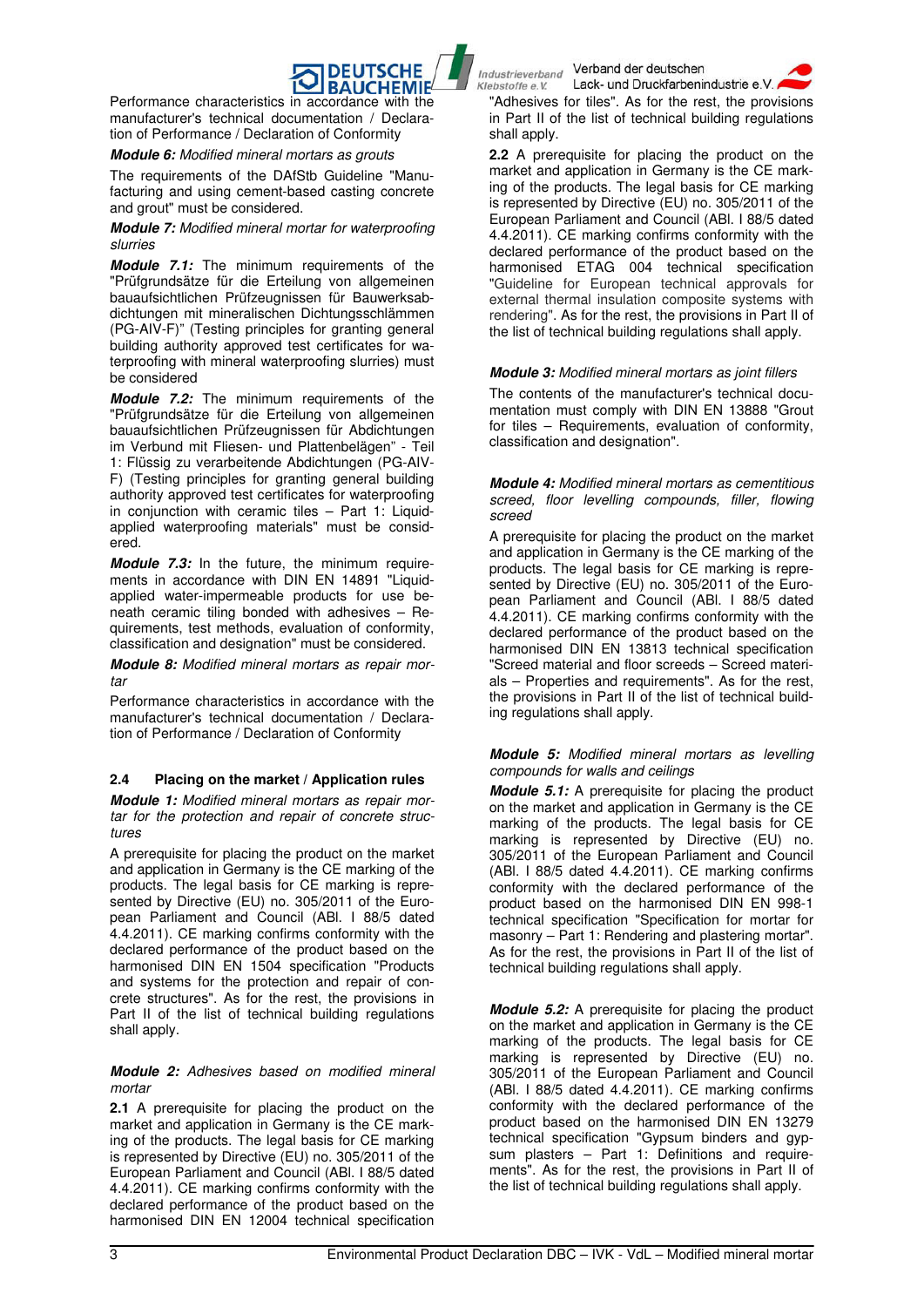

Lack- und Druckfarbenindustrie e.V.



A prerequisite for application in Germany is marking the products with the mark of conformity (Ü mark) based on the DAfStb Guideline on "Production and use of cement-bound force concrete and force mortar" (VeBMR) in accordance with Building Regulation List A, Part 1, consec. no. 1.5.16.

### *Module 7: Modified mineral mortars for waterproofing slurries*

*Module 7.1:* A prerequisite for application in Germany is marking the products with the mark of conformity (Ü mark) based on a general building authority test certificate (abP) in accordance with Building Regulation List A, Part 2, consec. no. 2.49.

*Module 7.2:* A prerequisite for application in Germany is marking the products with the mark of conformity (Ü mark) based on a general building authority test certificate (abP) in accordance with Building Regulation List A, Part 2, consec. no. 2.50.

*Module 7.3:* A prerequisite for placing the product on the market and application in Germany is the CE marking of the products. The legal basis for CE marking is represented by Directive (EU) no. 305/2011 of the European Parliament and Council (ABl. I 88/5 dated 4.4.2011). CE marking confirms conformity by the manufacturer with the declared performance based on the harmonised DIN EN 14891 technical specification "Liquid-applied waterimpermeable products for use beneath ceramic tiling bonded with adhesives – Requirements, test methods, evaluation of conformity, classification and designation". As for the rest, the provisions in Part II of the list of technical building regulations shall apply.

*Module 8: Modified mineral mortars as repair mortar* 

Applications in accordance with the manufacturer's technical documentation / Declaration of Performance / Declaration of Conformity

### **2.5 Delivery status**

Modified mineral mortars are generally manufactured and supplied as factory-made dry mortars. Factory-made dry mortar is a finished mixture of base materials which merely requires the addition of water on the building site. The products can be supplied in 1-5 kg bags, 15-25 kg sacks, Big Bags (1 t), minitainers (1.2 t) or as silo goods (5-15 t).

Paper sacks with polyethylene lining were modelled as packaging (worst-case approach).

### **2.6 Base materials / Auxiliaries**

On average, the products covered by this EPD contain the following ranges of base materials and auxiliaries referred to:

### **For group 1:**

Cement: ~ 2 – 85% Filler materials:  $\sim 10 - 90\%$ Plaster:  $\sim 0 - 45\%$ Additives:  $\sim 0 - 6\%$ 

Dispersion powder:  $\sim 0 - 5\%$ 

Cement: ~ 15 – 98% Filler materials:  $\sim 0 - 80\%$ Plaster:  $\sim 0 - 20\%$ Additives:  $\sim 0 - 10\%$ Dispersion powder:  $\sim 0 - 10\%$ 

### **For group 3:**

Cement: ~ 10 – 85% Filler materials:  $\sim 10 - 60\%$ Plaster:  $\sim 0 - 1\%$ Additives:  $\sim 0 - 5\%$ Dispersion powder:  $\sim 0 - 30\%$ 

These ranges are average values and the composition of products complying with the EPD can deviate from these concentration levels in individual cases. More detailed information is available in the respective manufacturer's documentation (e.g. product data sheets).

In individual cases, it is possible that substances on the list of materials of particularly high concern for inclusion in Annex XIV of the REACH regulation are contained in concentrations exceeding 0.1%. If this is the case, this information can be found on the respective safety data sheet. Mortar for special applications can also contain fungicides, whereby the functional group of fungicides is dependent on the chemical specification.

### **2.7 Production**

The raw materials are stored in silos, big bags or sacks in the manufacturing plant and fed gravimetrically in accordance with the respective formula and mixed intensively. The mix is then packaged.

### **2.8 Environment and health during production**

The state of the art involves maximum recirculation of dry waste into production. Wherever dust is incurred during production in the plant, it is directed to a filter system taking consideration of the limit values applicable for the workplace and using the corresponding extraction plants. Sack discharge stations connected to the extraction plant offer employees additional protection from duct. Most of the dust collected in the filter system and any residue incurred during production is returned to the manufacturing process.

**Powder residues:** Residual product is returned to the production process wherever possible.

**Air:** Process air is dedusted autonomously, whereby the values are far below legal requirements.

**Water:** The production process does not involve water. Very low volumes of water are required for laboratory tests and for sanitary facilities.

**Noise:** Noise level measurements have indicated that all values established within the production facility fall below the hearing protection limit of 85dB(A).

**Waste:** The main types of waste are powder waste, paper (paper bags) and foil. Low volumes of metal scrap (metal containers), waste oil (maintenance), wood (pallets) and commercial waste are incurred. All waste is separated, stored and redirected to the recycling circuit or disposed of.

**For group 2:**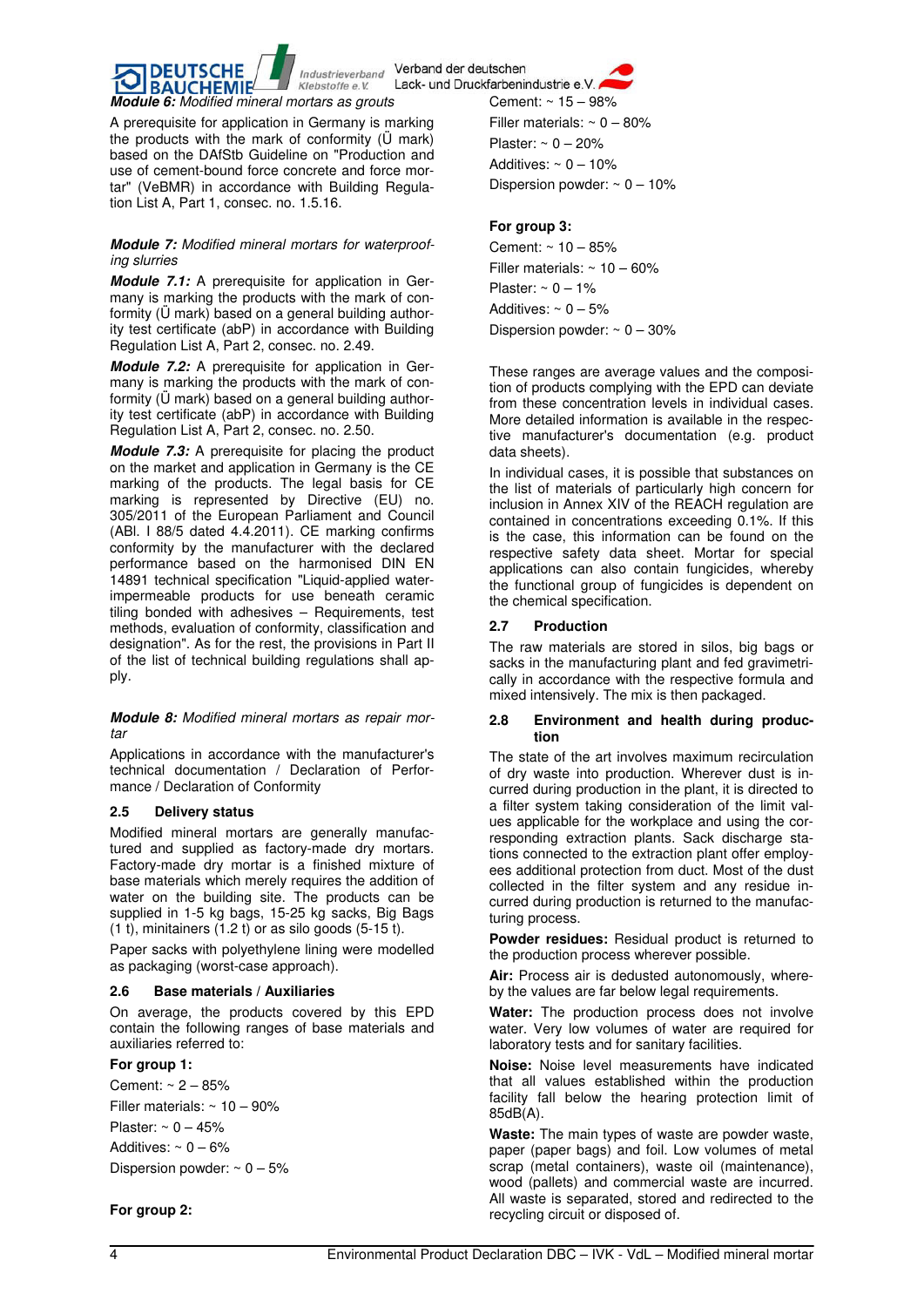

### **2.9 Product processing / Installation**

Modified mineral mortars can be processed both automatically and manually. The mortars are either automatically removed from a silo using a dry conveyor or manually taken from the container, mixed with water and installed.

The professional liability association's rules apply as well as the respective safety data sheets pertaining to the construction products.

On account of the various hydrate levels of cement, lime and calcium sulphate binding agents in the mineral mortar, the fresh mortar mixed with water is usually strongly alkaline. In the case of more extensive contact, this alkaline state can cause serious damage to eyes and skin. Therefore, any contact with eyes or skin must be avoided by taking personal protective measures and the information outlined on the safety data sheet must be observed.

Uncontrolled dust emissions should be avoided.

Modified mineral mortars may not be discharged into the sewage system, surface water or groundwater.

Waste incurred on the building site (packaging, pallets, residual mortar) must be collected separately. Suitable waste disposal companies dispose of packaging materials and mortar sacks and return them to the recycling circuit. Dry mortar residue is taken back by the manufacturing plants and used as a raw material. No dry mortar residue in mortar sacks is incurred. Hard mortar residue can be recycled or disposed of as building site rubble.

### **2.10 Packaging**

Empty, trickle-free paper containers and clean PE foils can be recycled.

Wooden reusable pallets are taken back by the wholesalers (reusable pallets remunerated in the German deposit system) which returns them to the building product manufacturer who in turn redirects them into the production process.

### **2.11 Condition of use**

Modified mineral mortar does not rot and is resistant to ageing when used in accordance with the designated purpose of the respective products.

It is a durable product which, when used as adhesive, screed, waterproofing material or repair product, makes an essential contribution towards improving building function and value.

### **2.12 Environment and health during use**

Owing to the stable crystalline bond and firm structure achieved after curing, emissions are extremely low and harmless to health when used in accordance with the designated purpose of the respective products.

No risks are known for water, air and soil if the products are used as designated.

Natural ionising radiation from mineral mortar is extremely low and negligible in terms of health hazards.

Options for applications in indoor areas with permanent stays by people:

Evidence of the emission performance of construction products in contact with indoor air and depending on the designated use must be submitted for applications in indoor areas with permanent stays

Industrieverband Verband der deutschen Lack- und Druckfarbenindustrie e. Klebstoffe e.V.

by people, e.g. in accordance with the AgBB test scheme or the GEV (Gemeinschaft Emissionskontrollierte Verlegewerkstoffe, Klebstoffe und Bauprodukte e.V., Düsseldorf) EMICODE® marking system typically applied in Germany.

### **2.13 Reference service life**

Modified mineral mortars fulfil manifold, often specific, tasks in the construction or repair of building structures. They decisively improve the usability of building structures and significantly extend their original service lives.

The anticipated reference service life depends on the specific installation situation and the exposure associated with the product. It can be influenced by weathering as well as mechanical or chemical loads.

### **2.14 Extraordinary effects**

### **Fire**

In accordance with Commission Decision 94/611EC, modified mineral binding agents comprising finelydistributed organic components must always be classified in reaction-to-fire class A1 "No contribution to fire" in accordance with DIN EN 13501-1.

Where higher percentages of organic components are involved, it can also be assumed that at least the requirements of DIN EN 13501-1 are maintained for fire class  $E$  and  $E_{fl}$ .

### **Water**

No relevant volumes of water-soluble substances hazardous to water are washed out when exposed to water (e.g. flooding). Cement-based mortar is stable in terms of structure and is not subject to any changes in form when exposed to water and drying.

### **Mechanical destruction**

The mechanical destruction of modified mineral mortars does not lead to any decomposition products which are harmful for the environment or health Dust incurred during de-construction should be avoided by taking the appropriate measures (e.g. humidification).

### **2.15 Re-use phase**

Components manufactured using modified mineral mortars can usually be easily demolished. When removing a building, the materials do not need to be treated as special waste; care should however be taken to ensure unmixed residual materials wherever possible. Mineral mortars can usually be redirected to normal building material recycling circuits. Re-use is generally in the form of recycled aggregate in building construction and civil engineering.

No practical experience is currently available for reusing components comprising modified mineral mortar after decommissioning.

### **2.16 Disposal**

Only a minor percentage of modified mineral mortar is incurred when disposing of components on/in which they were used.

Low levels of adherence do not play any role in terms of disposal. They do not interfere with disposal/recycling of other components / building materials.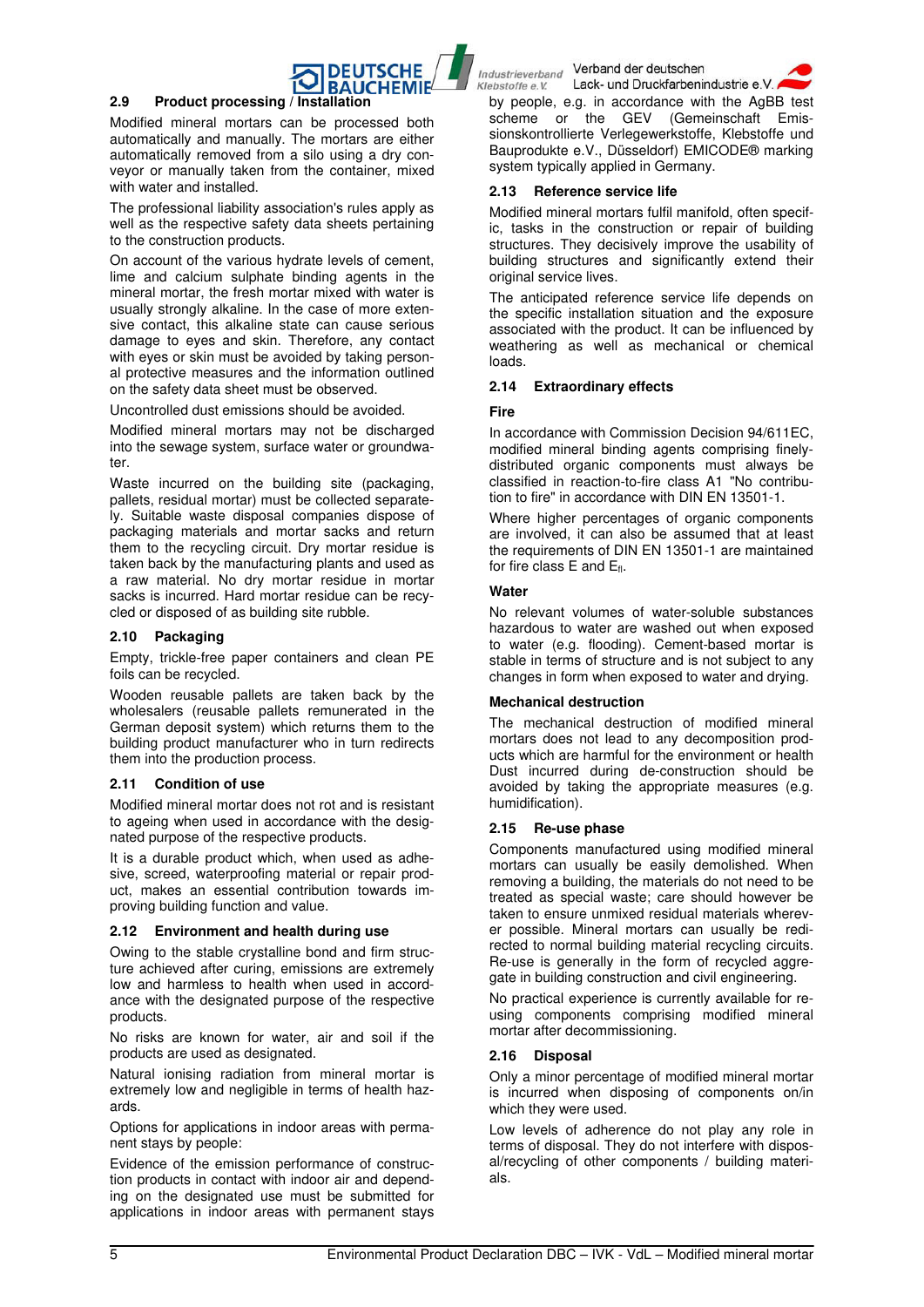

Industrieverband Verband der deutschen Lack- und Druckfarbenindustrie e.V.



Valuable technical information is also available on

TKB instructions, for example, are available at www.klebstoffe.com or information on Deutsche Bauchemie is available at www.deutsche-

The suitability of hardened mineral mortar for depositing in a class I landfill in accordance with the Landfill Ordinance is guaranteed (DepRVV).

The EWC waste code for mineral mortar is 170101 and 101314; 170107 for mineral filler and levelling compound and 170802 for calcium sulphate-based filler and levelling compound.

### **2.17 Further information**

More information is available on the manufacturers' product or safety data sheets and is also available

### **3 LCA: Calculation rules**

### **3.1 Declared unit**

The association EPD refers to the declared unit of 1 kg of modified mineral mortar. The analyses are based on the representative (worst-case) products for each group whereby the data for the manufacturing process represents average data supplied by various manufacturers and plants.

No details were provided concerning consumption per unit of area on account of the extremely different areas of application and recipe formulations in this EPD. Exact details are available on the manufacturers' product-specific data sheets.

### **3.2 System boundary**

Modules A1/A2/A3, A4, A5 and D are taken into consideration in the LCA:

|                      | Production of       |  |
|----------------------|---------------------|--|
| preliminary products |                     |  |
|                      | A2 Transport to the |  |

- plant A3 Production incl. provision of energy, production of packag-
- ing as well as auxiliaries and consumables and waste treatment A4 Transport to the
- building site
- A5 Installation (disposal of packaging and emissions during installation)
	- D Credits from in-
	- cineration of packaging materials

This EPD therefore involves a Declaration from "cradle to plant gate, with options".

### **3.3 Estimates and assumptions**

Where no specific GaBi processes were available, the individual recipe ingredients of formulations were estimated on the basis of information provided by the manufacturer or literary sources.

### **3.4 Cut-off criteria**

No cut-off criteria were applied for calculating the LCA. All raw materials submitted by the associations for the formulations were taken into consideration.

The manufacture of machinery, plants and other infrastructure required for production of the products under review was not taken into consideration in the

### **3.5 Background data**

the associations' Web sites.

bauchemie.de.

LCA.

Data from the GaBi 5 data base was used as background data. Where no background data was available, it was supplemented by manufacturer information and literary research.

### **3.6 Data quality**

Representative products were applied for this model EPD and the product in a group with the highest environmental impact was applied for calculating the LCA results. The data sets are no more than 4 years old.

### **3.7 Period under review**

The review period concerns annual production for the year 2011.

### **3.8 Allocation**

No allocations were used for production. A multiinput allocation with a credit for electricity and thermal energy was used for incineration of packaging in accordance with the simple credit method. The credits achieved through packaging disposal are offset in Module D.

### **3.9 Comparability**

In this case, 1 kg modified mineral mortar was selected as the declared unit. Depending on the application, a corresponding conversion factor such as the specific unit area must be taken into consideration.

As a general rule, a comparison or evaluation of EPD data is only possible when all of the data records to be compared have been drawn up in accordance with EN 15804 and the building context and/or product-specific performance characteristics are taken into consideration.

### **4 LCA: Scenarios and additional technical information**

The following technical information forms the basis for the declared modules or can be used for developing specific scenarios in the context of a building evaluation if modules are not declared (MND).

### **Transport to the building site (A4)**  Litres of fuel 0.00161 l/100 km

|                                             | 0.0010171700 |
|---------------------------------------------|--------------|
| Transport distance                          | 500 km       |
| Capacity utilisation (including empty runs) | 85%          |

| Volume capacity utilisation factor            | 100%                            |  |  |  |
|-----------------------------------------------|---------------------------------|--|--|--|
| Product bulk density                          | $700 - 2.500$ kg/m <sup>3</sup> |  |  |  |
| <b>Construction installation process (A5)</b> |                                 |  |  |  |
| Auxiliaries                                   | 0 ka                            |  |  |  |
| Water consumption                             | $0.0003 \text{ m}^3$            |  |  |  |
| Other resources                               | 0 ka                            |  |  |  |
| Electricity consumption                       | 0 kWh                           |  |  |  |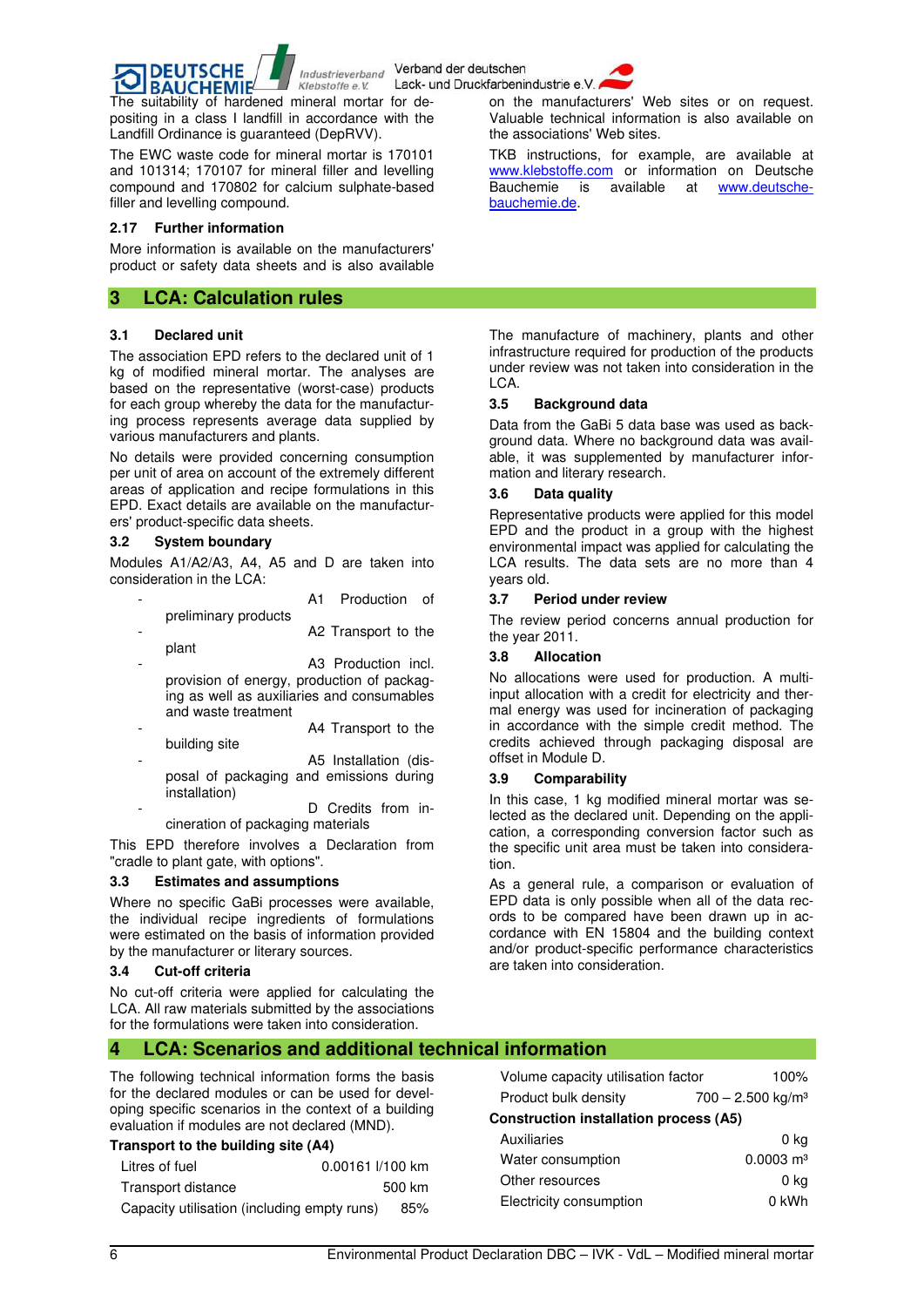

Verband der deutschen Lack- und Druckfarbenindustrie e.V.

Other energy carriers **DEAUCHEMIE**<br>0 MJ Material loss 0,013 kg Output materials following waste treatment on the building site and the control of the building site of the control of the control of the control of the control of the control of the control of the control of the control of the control of the control of the control of the

| סוופ אווחסוואס  | v nu |
|-----------------|------|
| Dust emissions  | 0 ka |
| NMVOC emissions | 0 ka |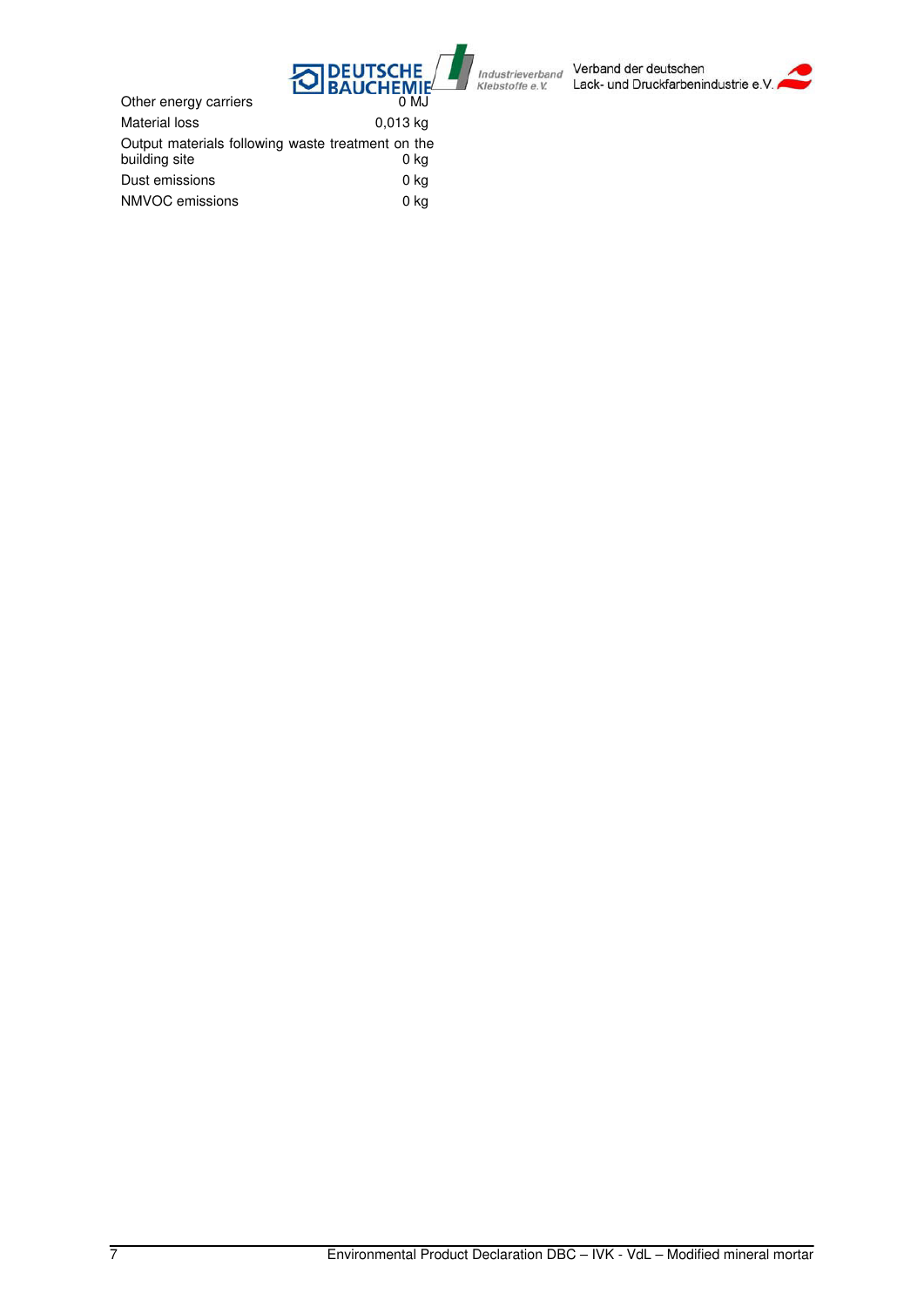### **DEUTSCHE**<br>BAUCHEMIE Industrieverband Klebstoffe e.V.



## **5 LCA: Results**

### **SYSTEM LIMITS (X = INCLUDED IN LCA; MND = MODULE NOT DECLARED)** Benefits and Production stage Building conloads beyond Building con-<br>struction stage latest stage Use stage and the End-of-life stage the system boundaries Provision of raw materials Transport to building site Transport to building site Construction-installation Operational energy use Provision of raw materials tion Operational energy use Operational water use Operational water use Re-use, recovery or<br>recycling potential Re-use, recovery or recycling potential Use / Application Construction-installat Waste treatment Use / Application De-construction Waste treatment De-construction Refurbishment Maintenance Refurbishment Maintenance Replacement Replacement Transport Production Transport Disposal Repairs process **A1 A2 A3 A4 A5 B1 B2 B3 B4 B5 B6 B7 C1 C2 C3 C4 D**  X X X X X MND MND MND MND MND MND MND MND MND MND MND X

### **5.1 Parameters for outlining environmental impact**

### **Group 1**

| LCA RESULTS - ENVIRONMENTAL IMPACT: 1 kg modified mineral mortar |                                                                                                                                                                                                                                                                                        |            |                               |                |               |
|------------------------------------------------------------------|----------------------------------------------------------------------------------------------------------------------------------------------------------------------------------------------------------------------------------------------------------------------------------------|------------|-------------------------------|----------------|---------------|
|                                                                  |                                                                                                                                                                                                                                                                                        | Production | Transport to building<br>site | Installation   | Benefit       |
| <b>Parameter</b>                                                 | Unit                                                                                                                                                                                                                                                                                   | $A1-A3$    | A <sub>4</sub>                | A <sub>5</sub> | D             |
| <b>GWP</b>                                                       | [kg $CO2$ equiv]                                                                                                                                                                                                                                                                       | 4.65E-01   | $2.44E-02$                    | 1.00E-01       | -4.20E-02     |
| <b>ODP</b>                                                       | [kg CFC11 equiv.]                                                                                                                                                                                                                                                                      | 5.16E-09   | 5.09E-13                      | 8.34E-13       | $-1.27E - 11$ |
| AP                                                               | [kg SO <sub>2</sub> equiv.]                                                                                                                                                                                                                                                            | 1.72E-03   | 1.60E-04                      | 1.21E-05       | $-5.81E-05$   |
| EP                                                               | [kg $PO43$ equiv.]                                                                                                                                                                                                                                                                     | 1.75E-04   | 3.98E-05                      | 2.42E-06       | $-6.53E-06$   |
| <b>POCP</b>                                                      | [kg ethene equiv.]                                                                                                                                                                                                                                                                     | 1.46E-04   | $-6.73E-05$                   | 1,28E-06       | $-5.34E-06$   |
| <b>ADPE</b>                                                      | [kg Sb equiv.]                                                                                                                                                                                                                                                                         | 1.63E-06   | 1.12E-09                      | 1.29E-09       | $-4.34E-09$   |
| <b>ADPF</b>                                                      | [MJ]                                                                                                                                                                                                                                                                                   | $6.85E+00$ | 3.33E-01                      | 2.32E-02       | $-5.53E-01$   |
| Legend                                                           | GWP = Global Warming Potential; ODP = Ozone Depletion Potential; AP = Acidification Potential; EP = Eutrification<br>Potential: POCP Ozone Creation Potential: ADPE = Abiotic Depletion Potential for Non-fossil Resources: ADPF = Abiotic<br>Depletion Potential for Fossil Resources |            |                               |                |               |

### **Group 2**

| LCA RESULTS - ENVIRONMENTAL IMPACT: 1 kg modified mineral mortar |                                                                                                                                                                                                                                                                                           |              |                               |                |               |
|------------------------------------------------------------------|-------------------------------------------------------------------------------------------------------------------------------------------------------------------------------------------------------------------------------------------------------------------------------------------|--------------|-------------------------------|----------------|---------------|
|                                                                  |                                                                                                                                                                                                                                                                                           | Production   | Transport to building<br>site | Installation   | Benefit       |
| <b>Parameter</b>                                                 | Unit                                                                                                                                                                                                                                                                                      | $A1-A3$      | A <sub>4</sub>                | A <sub>5</sub> | D             |
| <b>GWP</b>                                                       | [kg $CO2$ equiv]                                                                                                                                                                                                                                                                          | 9.30E-01     | 2.44E-02                      | 1.00E-01       | $-4.20E - 02$ |
| <b>ODP</b>                                                       | [kg CFC11 equiv.]                                                                                                                                                                                                                                                                         | $2.04E-10$   | 5.09E-13                      | 8.34E-13       | $-1.27E - 11$ |
| AP                                                               | [kg SO <sub>2</sub> equiv.]                                                                                                                                                                                                                                                               | 2.73E-03     | 1.60E-04                      | 1.21E-05       | $-5.81E-05$   |
| EP                                                               | [kg $PO43$ equiv.]                                                                                                                                                                                                                                                                        | 3.53E-04     | 3.98E-05                      | 2.42E-06       | $-6.53E-06$   |
| <b>POCP</b>                                                      | [kg ethene equiv.]                                                                                                                                                                                                                                                                        | 1.77E-04     | $-6.73E - 05$                 | 1,28E-06       | -5.34E-06     |
| <b>ADPE</b>                                                      | [kg Sb equiv.]                                                                                                                                                                                                                                                                            | 1.23E-06     | 1.12E-09                      | 1.29E-09       | $-4.34E-09$   |
| <b>ADPF</b>                                                      | [MJ]                                                                                                                                                                                                                                                                                      | $8.29E + 00$ | 3.33E-01                      | 2.32E-02       | $-5.53E-01$   |
| Legend                                                           | $GWP = Global Warning Potential$ ; ODP = Ozone Depletion Potential; AP = Acidification Potential; EP = Eutrification<br>Potential: POCP Ozone Creation Potential: ADPE = Abiotic Depletion Potential for Non-fossil Resources: ADPF = Abiotic<br>Depletion Potential for Fossil Resources |              |                               |                |               |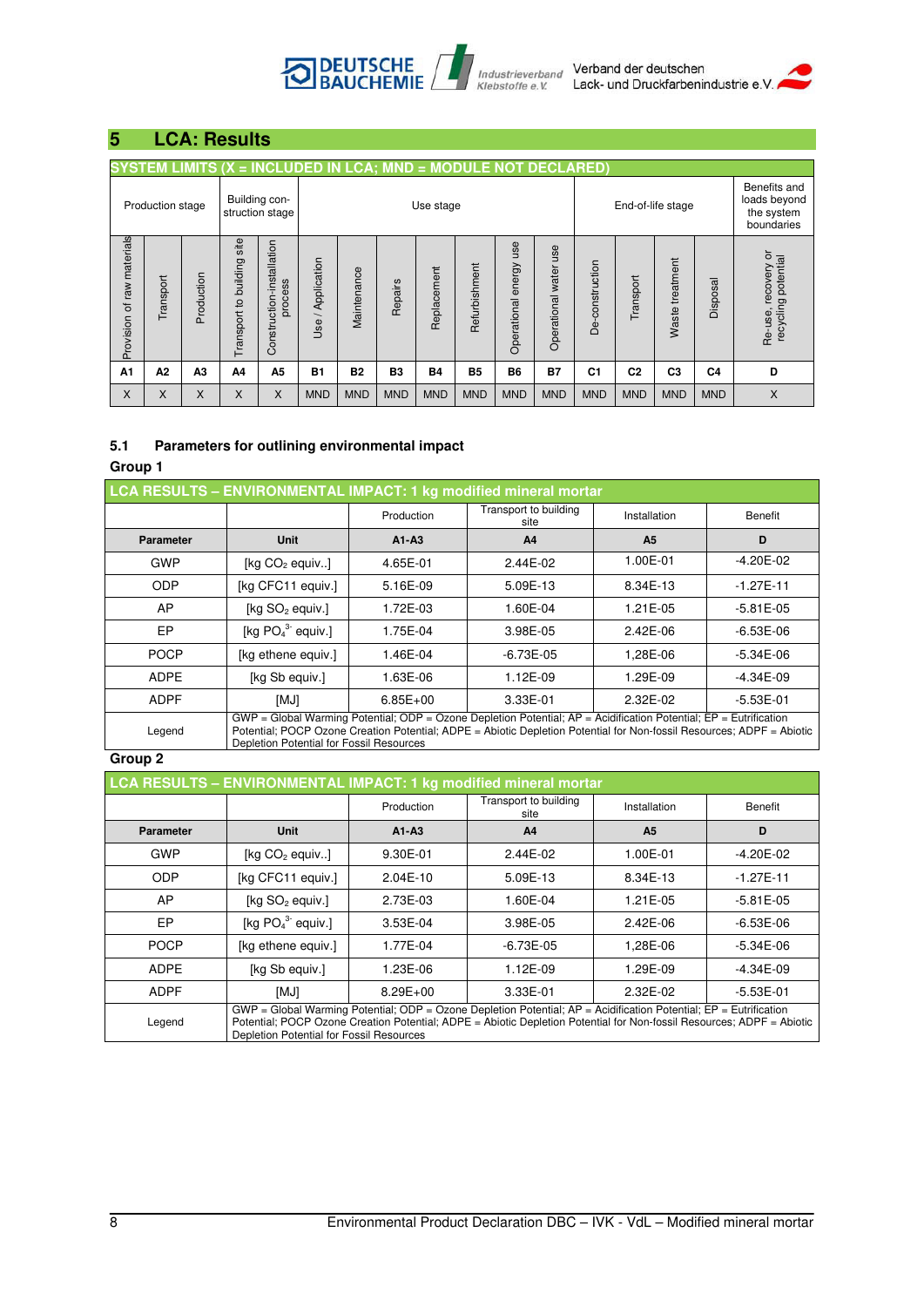

Verband der deutschen Lack- und Druckfarbenindustrie e.

### **Group 3**

| LCA RESULTS - ENVIRONMENTAL IMPACT: 1 kg modified mineral mortar |                                                                                                                                                                                                                                                                                        |              |                               |                |               |
|------------------------------------------------------------------|----------------------------------------------------------------------------------------------------------------------------------------------------------------------------------------------------------------------------------------------------------------------------------------|--------------|-------------------------------|----------------|---------------|
|                                                                  |                                                                                                                                                                                                                                                                                        | Production   | Transport to building<br>site | Installation   | Benefit       |
| <b>Parameter</b>                                                 | Unit                                                                                                                                                                                                                                                                                   | $A1-A3$      | A <sub>4</sub>                | A <sub>5</sub> | D             |
| <b>GWP</b>                                                       | [kg $CO2$ equiv]                                                                                                                                                                                                                                                                       | $1.11E + 00$ | 2.44E-02                      | 1.00E-01       | $-4.20E - 02$ |
| <b>ODP</b>                                                       | [kg CFC11 equiv.]                                                                                                                                                                                                                                                                      | 2.85E-08     | 5.09E-13                      | 8.34E-13       | $-1.27E - 11$ |
| AP                                                               | [kg SO <sub>2</sub> equiv.]                                                                                                                                                                                                                                                            | 2.87E-03     | 1.60E-04                      | 1.21E-05       | $-5.81E-05$   |
| EP                                                               | [kg $PO43$ equiv.]                                                                                                                                                                                                                                                                     | 3.14E-04     | 3.98E-05                      | 2.42E-06       | $-6.53E-06$   |
| <b>POCP</b>                                                      | [kg ethene equiv.]                                                                                                                                                                                                                                                                     | 4.51E-04     | $-6.73E-05$                   | 1,28E-06       | $-5.34E-06$   |
| <b>ADPE</b>                                                      | [kg Sb equiv.]                                                                                                                                                                                                                                                                         | 1.72E-06     | 1.12E-09                      | 1.29E-09       | $-4.34E-09$   |
| <b>ADPF</b>                                                      | [MJ]                                                                                                                                                                                                                                                                                   | $2.27E + 01$ | 3.33E-01                      | 2.32E-02       | $-5.53E-01$   |
| Legend                                                           | GWP = Global Warming Potential; ODP = Ozone Depletion Potential; AP = Acidification Potential; EP = Eutrification<br>Potential: POCP Ozone Creation Potential: ADPE = Abiotic Depletion Potential for Non-fossil Resources: ADPF = Abiotic<br>Depletion Potential for Fossil Resources |              |                               |                |               |

### **5.2 Parameters for outlining use of resources**

### **Group 1**

| LCA RESULTS - USE OF RESOURCES: 1 kg modified mineral mortar |                                                                                                                                                                                                                                                                                                                                                                                                                       |              |                               |                |               |
|--------------------------------------------------------------|-----------------------------------------------------------------------------------------------------------------------------------------------------------------------------------------------------------------------------------------------------------------------------------------------------------------------------------------------------------------------------------------------------------------------|--------------|-------------------------------|----------------|---------------|
|                                                              |                                                                                                                                                                                                                                                                                                                                                                                                                       | Production   | Transport to building<br>site | Installation   | Benefit       |
| <b>Parameter</b>                                             | <b>Unit</b>                                                                                                                                                                                                                                                                                                                                                                                                           | $A1 - A3$    | A <sub>4</sub>                | A <sub>5</sub> | D             |
| <b>PERE</b>                                                  | [MJ]                                                                                                                                                                                                                                                                                                                                                                                                                  | 1.20E+00     |                               |                |               |
| <b>PERM</b>                                                  | [MJ]                                                                                                                                                                                                                                                                                                                                                                                                                  | $0.00E + 00$ |                               |                |               |
| PERT                                                         | [MJ]                                                                                                                                                                                                                                                                                                                                                                                                                  | $1.20E + 00$ | 1.98E-02                      | 2.26E-03       | $-6.09E-02$   |
| <b>PENRE</b>                                                 | [MJ]                                                                                                                                                                                                                                                                                                                                                                                                                  | $7.02E + 00$ |                               |                |               |
| <b>PENRM</b>                                                 | [MJ]                                                                                                                                                                                                                                                                                                                                                                                                                  | 6.00E-01     |                               |                |               |
| <b>PENRT</b>                                                 | [MJ]                                                                                                                                                                                                                                                                                                                                                                                                                  | $7.62E + 00$ | 3.34E-01                      | 2.63E-02       | $-6.41E-01$   |
| <b>SM</b>                                                    | [kg]                                                                                                                                                                                                                                                                                                                                                                                                                  | 0            |                               |                |               |
| <b>RSF</b>                                                   | [MJ]                                                                                                                                                                                                                                                                                                                                                                                                                  | 1.11E-02     | 2.49E-06                      | 6.29E-06       | $-9.25E - 06$ |
| <b>NRSF</b>                                                  | [MJ]                                                                                                                                                                                                                                                                                                                                                                                                                  | 1.17E-01     | 2.60E-05                      | 2.98E-05       | $-9.69E - 05$ |
| FW*                                                          | $\lceil m^3 \rceil$                                                                                                                                                                                                                                                                                                                                                                                                   |              |                               |                |               |
| Legend                                                       | PERE = Primary Energy, Renewable; PERM = Primary energy, non-renewable; PERT = Primary energy, renewable,<br>total; PENRE = Primary energy, non-renewable; PENRM = Primary energy, non-renewable, for material usage; PENRT<br>= Primary energy, non-renewable, total; SM = Use of secondary materials; RSF = Renewable secondary fuels; NRSF =<br>Non-renewable secondary fuels; $FW = Use$ of fresh water resources |              |                               |                |               |

*\* Not all of the data inventories used for calculating the LCA support the methodical approach for declaring the water and waste indicators. The material volumes depicted by these data inventories contribute approx. 5% to product manufacturing. This is significant as it accounts for > 3% (in relation to the mass of the declared unit). The indicators can not therefore be accounted for (decision by the Expert Committee (SVA) on 07.01.2013).* 

### **Group 2**

| LCA RESULTS - USE OF RESOURCES: 1 kg modified mineral mortar |                     |              |                               |                |               |
|--------------------------------------------------------------|---------------------|--------------|-------------------------------|----------------|---------------|
|                                                              |                     | Production   | Transport to building<br>site | Installation   | Benefit       |
| <b>Parameter</b>                                             | <b>Unit</b>         | $A1-A3$      | A <sub>4</sub>                | A <sub>5</sub> | D             |
| <b>PERE</b>                                                  | [MJ]                | $3.32E + 00$ |                               |                |               |
| <b>PERM</b>                                                  | [MJ]                | $0.00E + 00$ |                               |                |               |
| <b>PERT</b>                                                  | [MJ]                | $3.32E + 00$ | 1.98E-02                      | 2.26E-03       | $-6.09E - 02$ |
| <b>PENRE</b>                                                 | [MJ]                | $9.65E + 00$ |                               |                | ۰             |
| <b>PENRM</b>                                                 | [MJ]                | $0.00E + 00$ |                               |                |               |
| <b>PENRT</b>                                                 | [MJ]                | $9.65E + 00$ | 3.34E-01                      | 2.63E-02       | $-6.41E-01$   |
| <b>SM</b>                                                    | [kg]                | 0            |                               |                |               |
| <b>RSF</b>                                                   | [MJ]                | 1.58E-01     | 2.49E-06                      | 6.29E-06       | $-9.25E - 06$ |
| <b>NRSF</b>                                                  | [MJ]                | $1.67E + 00$ | 2.60E-05                      | 2.98E-05       | $-9.69E - 05$ |
| <b>FW</b>                                                    | $\lceil m^3 \rceil$ | 1.10E-02     | 1.91E-05                      | 5.41E-04       | $-9.49E - 05$ |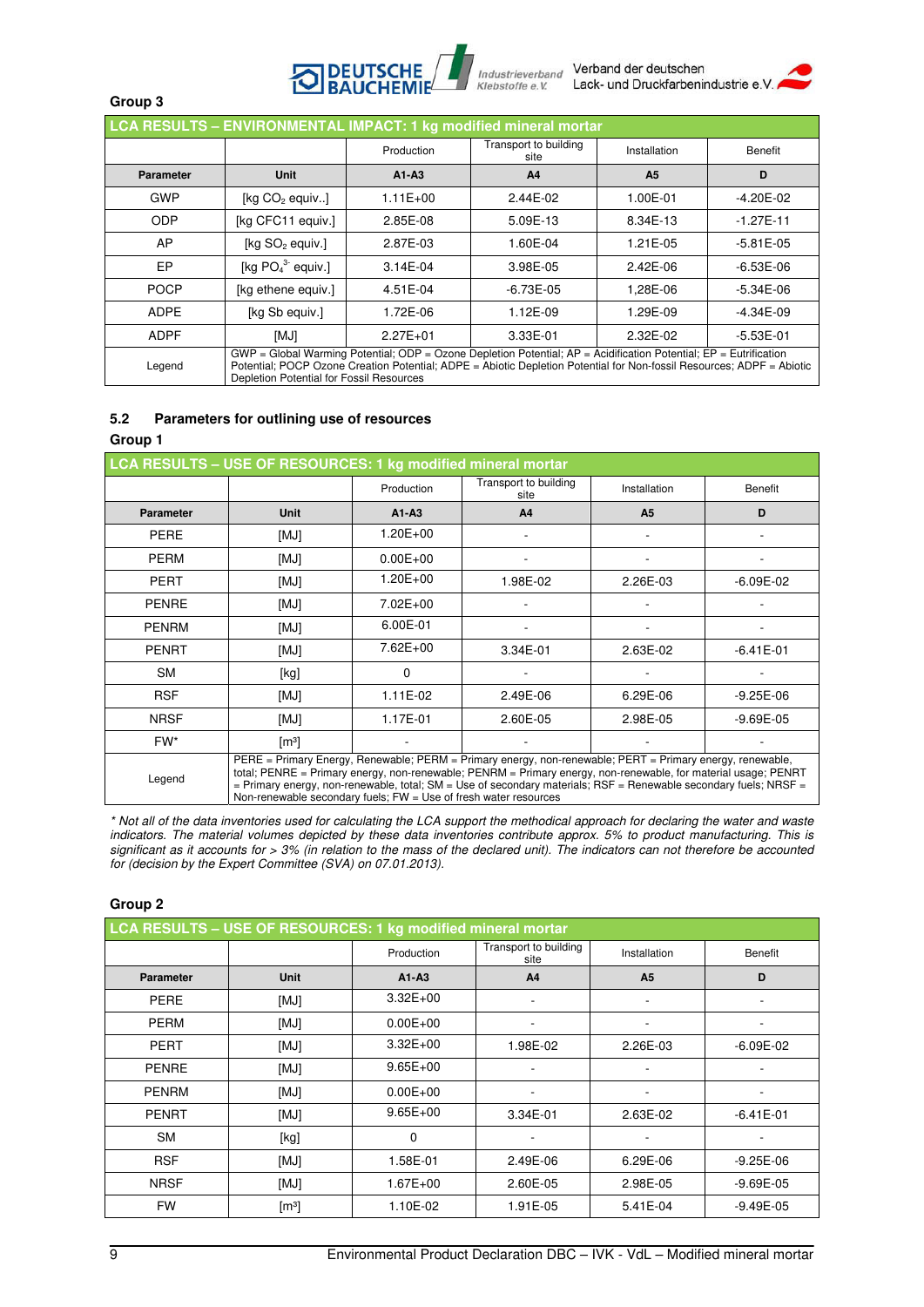Verband der deutschen Industrieverband Lack- und Druckfarbenindustrie e.V

Klebstoffe e.V.



Legend

**DEUTSCHE** 

PERE = Primary Energy, Renewable; PERM = Primary energy, non-renewable; PERT = Primary energy, renewable, total; PENRE = Primary energy, non-renewable; PENRM = Primary energy, non-renewable, for material usage; PENRT = Primary energy, non-renewable, total; SM = Use of secondary materials; RSF = Renewable secondary fuels; NRSF = Non-renewable secondary fuels; FW = Use of fresh water resources

### **Group 3**

| LCA RESULTS - USE OF RESOURCES: 1 kg modified mineral mortar |                                                                                                                                                                                                                                                                                                                                                                                                                       |              |                               |                |               |
|--------------------------------------------------------------|-----------------------------------------------------------------------------------------------------------------------------------------------------------------------------------------------------------------------------------------------------------------------------------------------------------------------------------------------------------------------------------------------------------------------|--------------|-------------------------------|----------------|---------------|
|                                                              |                                                                                                                                                                                                                                                                                                                                                                                                                       | Production   | Transport to building<br>site | Installation   | Benefit       |
| <b>Parameter</b>                                             | <b>Unit</b>                                                                                                                                                                                                                                                                                                                                                                                                           | $A1-A3$      | A <sub>4</sub>                | A <sub>5</sub> | D             |
| <b>PERE</b>                                                  | [MJ]                                                                                                                                                                                                                                                                                                                                                                                                                  | $1.25E + 00$ |                               |                |               |
| <b>PERM</b>                                                  | [MJ]                                                                                                                                                                                                                                                                                                                                                                                                                  | $0.00E + 00$ |                               |                |               |
| <b>PERT</b>                                                  | [MJ]                                                                                                                                                                                                                                                                                                                                                                                                                  | $1.25E + 00$ | 1.98E-02                      | 2.26E-03       | $-6.09E-02$   |
| <b>PENRE</b>                                                 | [MJ]                                                                                                                                                                                                                                                                                                                                                                                                                  | $2.10E + 01$ |                               |                |               |
| <b>PENRM</b>                                                 | [MJ]                                                                                                                                                                                                                                                                                                                                                                                                                  | $3.60E + 00$ |                               |                |               |
| <b>PENRT</b>                                                 | [MJ]                                                                                                                                                                                                                                                                                                                                                                                                                  | $2.46E + 01$ | 3.34E-01                      | 2.63E-02       | $-6.41E-01$   |
| <b>SM</b>                                                    | [kg]                                                                                                                                                                                                                                                                                                                                                                                                                  | 0            |                               |                |               |
| <b>RSF</b>                                                   | [MJ]                                                                                                                                                                                                                                                                                                                                                                                                                  | 4.86E-05     | 2.49E-06                      | 6.29E-06       | $-9.25E-06$   |
| <b>NRSF</b>                                                  | [MJ]                                                                                                                                                                                                                                                                                                                                                                                                                  | 4.36E-04     | 2.60E-05                      | 2.98E-05       | $-9.69E - 05$ |
| FW*                                                          | $\mathsf{[m3]}$                                                                                                                                                                                                                                                                                                                                                                                                       |              |                               |                |               |
| Legend                                                       | PERE = Primary Energy, Renewable; PERM = Primary energy, non-renewable; PERT = Primary energy, renewable,<br>total: PENRE = Primary energy, non-renewable: PENRM = Primary energy, non-renewable, for material usage: PENRT<br>$=$ Primary energy, non-renewable, total; SM = Use of secondary materials; RSF = Renewable secondary fuels; NRSF =<br>Non-renewable secondary fuels; FW = Use of fresh water resources |              |                               |                |               |

*\* Not all of the data inventories used for calculating the LCA support the methodical approach for declaring the water and waste*  indicators. The material volumes depicted by these data inventories contribute approx. 28% to product manufacturing. This is *significant as it accounts for > 3% (in relation to the mass of the declared unit). The indicators can not therefore be accounted for (decision by the Expert Committee (SVA) on 07.01.2013).*

### **5.3 Other environmental information outlining various waste categories and output flows Group 1**

| LCA RESULTS - OUTPUT FLOWS AND WASTE CATEGORIES: 1 kg modified mineral mortar |                                                                                                                                                                                                                                                              |                 |                               |                          |           |
|-------------------------------------------------------------------------------|--------------------------------------------------------------------------------------------------------------------------------------------------------------------------------------------------------------------------------------------------------------|-----------------|-------------------------------|--------------------------|-----------|
|                                                                               |                                                                                                                                                                                                                                                              | Production      | Transport to building<br>site | Installation             | Benefit   |
| <b>Parameter</b>                                                              | <b>Unit</b>                                                                                                                                                                                                                                                  | $A1 - A3$       | A <sub>4</sub>                | A <sub>5</sub>           | D         |
| <b>HWD</b>                                                                    | [kg]                                                                                                                                                                                                                                                         | $\cdot^{\star}$ | $\cdot^*$                     | $\cdot^{\star}$          | _*        |
| <b>NHWD</b>                                                                   | [kg]                                                                                                                                                                                                                                                         | $\cdot^{\star}$ | $\cdot^{\star}$               | $\overline{\phantom{a}}$ | $\cdot^*$ |
| <b>RWD</b>                                                                    | [kg]                                                                                                                                                                                                                                                         | $\cdot^*$       | -*                            | $\cdot^*$                | _*        |
| <b>CRU</b>                                                                    | [kg]                                                                                                                                                                                                                                                         |                 |                               |                          |           |
| <b>MFR</b>                                                                    | [kg]                                                                                                                                                                                                                                                         |                 |                               |                          |           |
| <b>MER</b>                                                                    | [kg]                                                                                                                                                                                                                                                         |                 |                               |                          |           |
| EE [type]                                                                     | [MJ]                                                                                                                                                                                                                                                         |                 |                               | 1.28E-01                 |           |
| EE [type]                                                                     | [MJ]                                                                                                                                                                                                                                                         |                 |                               | 3.09E-01                 |           |
| Legend                                                                        | $HWD =$ Hazardous waste for landfilling; NHWD = Non-hazardous waste disposed of; RWD = Radioactive waste dis-<br>posed of; CRU = Components for re-use; MFR = Materials for recycling; MER = Materials for energy recovery; EE =<br>Exported energy per type |                 |                               |                          |           |

*\* \* Not all of the data inventories used for calculating the LCA support the methodical approach for declaring the water and waste indicators. The material volumes depicted by these data inventories contribute approx. 5% to product manufacturing. This is significant as it accounts for > 3% (in relation to the mass of the declared unit). The indicators can not therefore be accounted for (decision by the Expert Committee (SVA) on 07.01.2013).* 

### **Group 2**

| LCA RESULTS - OUTPUT FLOWS AND WASTE CATEGORIES: 1 kg modified mineral mortar |      |              |                               |                |               |  |
|-------------------------------------------------------------------------------|------|--------------|-------------------------------|----------------|---------------|--|
|                                                                               |      | Production   | Transport to building<br>site | Installation   | Benefit       |  |
| Parameter                                                                     | Unit | $A1-A3$      | A <sub>4</sub>                | A <sub>5</sub> | D             |  |
| <b>HWD</b>                                                                    | [kg] | 8.93E-05     | $0.00E + 00$                  | 3.37E-04       | $0.00E + 00$  |  |
| <b>NHWD</b>                                                                   | [kg] | $1.12E + 00$ | 6.61E-05                      | 1.29E-02       | $-2.40E - 04$ |  |
| <b>RWD</b>                                                                    | [kg] | 2.51E-04     | 4.79E-07                      | 1.28E-06       | $-3.63E - 05$ |  |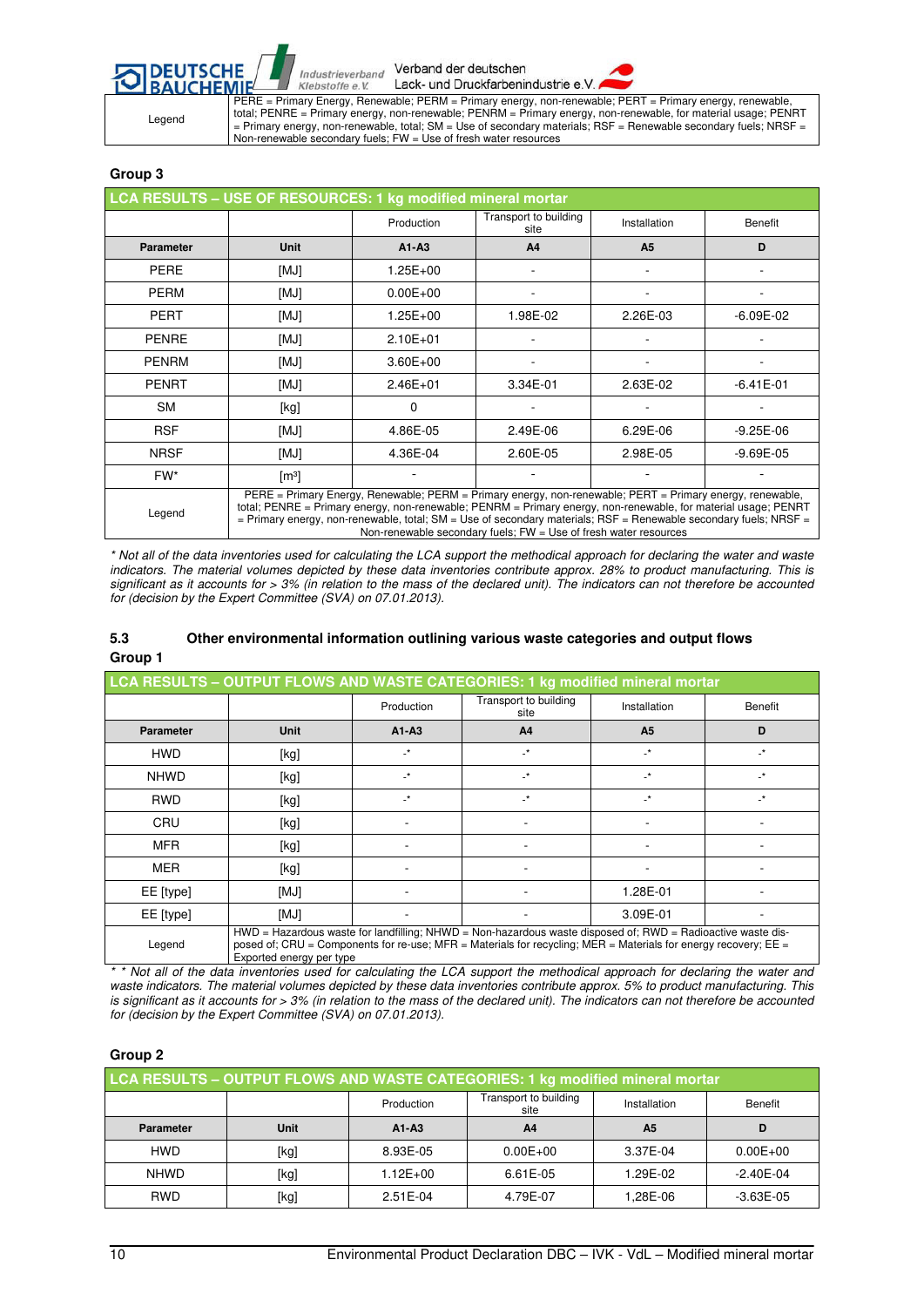## **STIDEUTSCHE**

Industrieverband Verband der deutschen Look und Develdedening

|            |                          | $\sim$ IBAUCHEMIE                                                                                                                                                                                                                | Kiedstoffe e.V. | Lack- und Diucklanderinguatile e.v. |  |
|------------|--------------------------|----------------------------------------------------------------------------------------------------------------------------------------------------------------------------------------------------------------------------------|-----------------|-------------------------------------|--|
| CRU        | [kg]                     |                                                                                                                                                                                                                                  |                 |                                     |  |
| <b>MFR</b> | [kg]                     |                                                                                                                                                                                                                                  |                 |                                     |  |
| <b>MER</b> | [kg]                     |                                                                                                                                                                                                                                  |                 |                                     |  |
| EE [type]  | [MJ]                     |                                                                                                                                                                                                                                  |                 | 1.28E-01                            |  |
| EE [type]  | [MJ]                     |                                                                                                                                                                                                                                  |                 | 3.09E-01                            |  |
| Legend     | Exported energy per type | $HWD =$ Hazardous waste for landfilling; NHWD = Non-hazardous waste disposed of; RWD = Radioactive waste dis-<br>posed of; CRU = Components for re-use; MFR = Materials for recycling; MER = Materials for energy recovery; EE = |                 |                                     |  |

### **Group 3**

| LCA RESULTS - OUTPUT FLOWS AND WASTE CATEGORIES: 1 kg modified mineral mortar |                                                                                                                                                                                                                                                              |                 |                               |                            |              |  |
|-------------------------------------------------------------------------------|--------------------------------------------------------------------------------------------------------------------------------------------------------------------------------------------------------------------------------------------------------------|-----------------|-------------------------------|----------------------------|--------------|--|
|                                                                               |                                                                                                                                                                                                                                                              | Production      | Transport to building<br>site | Installation               | Benefit      |  |
| <b>Parameter</b>                                                              | <b>Unit</b>                                                                                                                                                                                                                                                  | $A1 - A3$       | A <sub>4</sub>                | A <sub>5</sub>             | D            |  |
| <b>HWD</b>                                                                    | [kg]                                                                                                                                                                                                                                                         | $\cdot^{\star}$ | $\cdot^*$                     | $\overline{\phantom{a}}^*$ | $\cdot^*$    |  |
| <b>NHWD</b>                                                                   | [kg]                                                                                                                                                                                                                                                         | $\cdot^*$       | $\cdot^*$                     | $\cdot^*$                  | $\mathbf{r}$ |  |
| <b>RWD</b>                                                                    | [kg]                                                                                                                                                                                                                                                         | $\cdot^*$       | $\cdot^*$                     | $\cdot^*$                  | $\cdot^*$    |  |
| CRU                                                                           | [kg]                                                                                                                                                                                                                                                         |                 |                               |                            |              |  |
| <b>MFR</b>                                                                    | [kg]                                                                                                                                                                                                                                                         |                 |                               |                            |              |  |
| <b>MER</b>                                                                    | [kg]                                                                                                                                                                                                                                                         |                 |                               |                            |              |  |
| EE [type]                                                                     | [MJ]                                                                                                                                                                                                                                                         |                 |                               | 1.28E-01                   |              |  |
| EE [type]                                                                     | [MJ]                                                                                                                                                                                                                                                         |                 |                               | 3.09E-01                   |              |  |
| Legend                                                                        | $HWD =$ Hazardous waste for landfilling; NHWD = Non-hazardous waste disposed of; RWD = Radioactive waste dis-<br>posed of: CRU = Components for re-use: MFR = Materials for recycling: MER = Materials for energy recovery; EE =<br>Exported energy per type |                 |                               |                            |              |  |

*\* \* Not all of the data inventories used for calculating the LCA support the methodical approach for declaring the water and waste indicators. The material volumes depicted by these data inventories contribute approx. 28% to product manufacturing. This is significant as it accounts for > 3% (in relation to the mass of the declared unit). The indicators can not therefore be accounted for (decision by the Expert Committee (SVA) on 07.01.2013).* 

### **6 LCA: Interpretation**

**Non-renewable primary energy requirements (PENRT)** are primarily dominated by manufacturing of the preliminary products  $(\sim 70 - \sim 90\%)$ . This is explained by the fact that they almost exclusively involve preliminary products from mineral or fossil raw materials which are energy-intensive during production. The primary energy carriers used are therefore natural gas, crude oil and coal.

During the manufacturing process, electricity consumption (up to approx. 20%) and production of packaging materials have a particular effect on nonrenewable primary energy requirements.

Fillers generally only have a minimum effect on primary energy requirements, unlike dispersion powder, additives and pigments.

Incineration of the packaging material (A5) and the energy recovery associated with this process result in credits to a sum of approx. 7% being awarded.

The share of **renewable primary energy (PERT)** in overall primary energy can account for up to 27%. Among preliminary products, this is particularly attributable to the renewable percentage of the power mix and the citric acid content used as an accelerator which is manufactured from corn starch. The use of wooden pallets is particularly ascertainable during manufacturing. Solar energy is required for photosynthesis during corn and wood growth which is therefore noted here as a renewable source of primary energy.

At up to more than 80%, the **Global Warming Potential (GWP)** is dominated by production of preliminary products, Packaging is incinerated during installation (A5) and the ensuing emissions contribute max. ~16% to the GWP. The credits arising from electricity and heat production in the waste incineration plants reduce the GWP by up to 7%. Electricity consumption during manufacturing and transport to the construction site play a subordinate role. Carbon dioxide emissions are the main contributor to the Global Warming Potential.

In the case of the **Ozone Depletion Potential (ODP)**, it is apparent that the influences are usually necessitated by the preliminary products (~70 up to 100%) which is primarily attributable to the upstream chain of additives such as accelerators or dispersion powder as well as cement production.

The **Acidification Potential (AP)** is primarily caused by nitric oxides and sulphur dioxide which are in turn incurred during manufacturing of the preliminary products in particular (up to 85%). Portland cement and/or dispersion powder and alumina cement – where higher percentages are contained play a dominant role. But additives such as the accelerator also make a significant contribution to the Acidification Potential. During production, the Acidification Potential is primarily necessitated by electricity consumption. Transport to the building site (A4) also plays a significant role.

In terms of the **Eutrification Potential (EP)** and similar to the Acidification Potential, manufacturing of the accelerator, production of Portland cement and dispersion powder play the greatest role. If large percentages of dispersion powder are contained as in Group 3, it dominates the Eutrification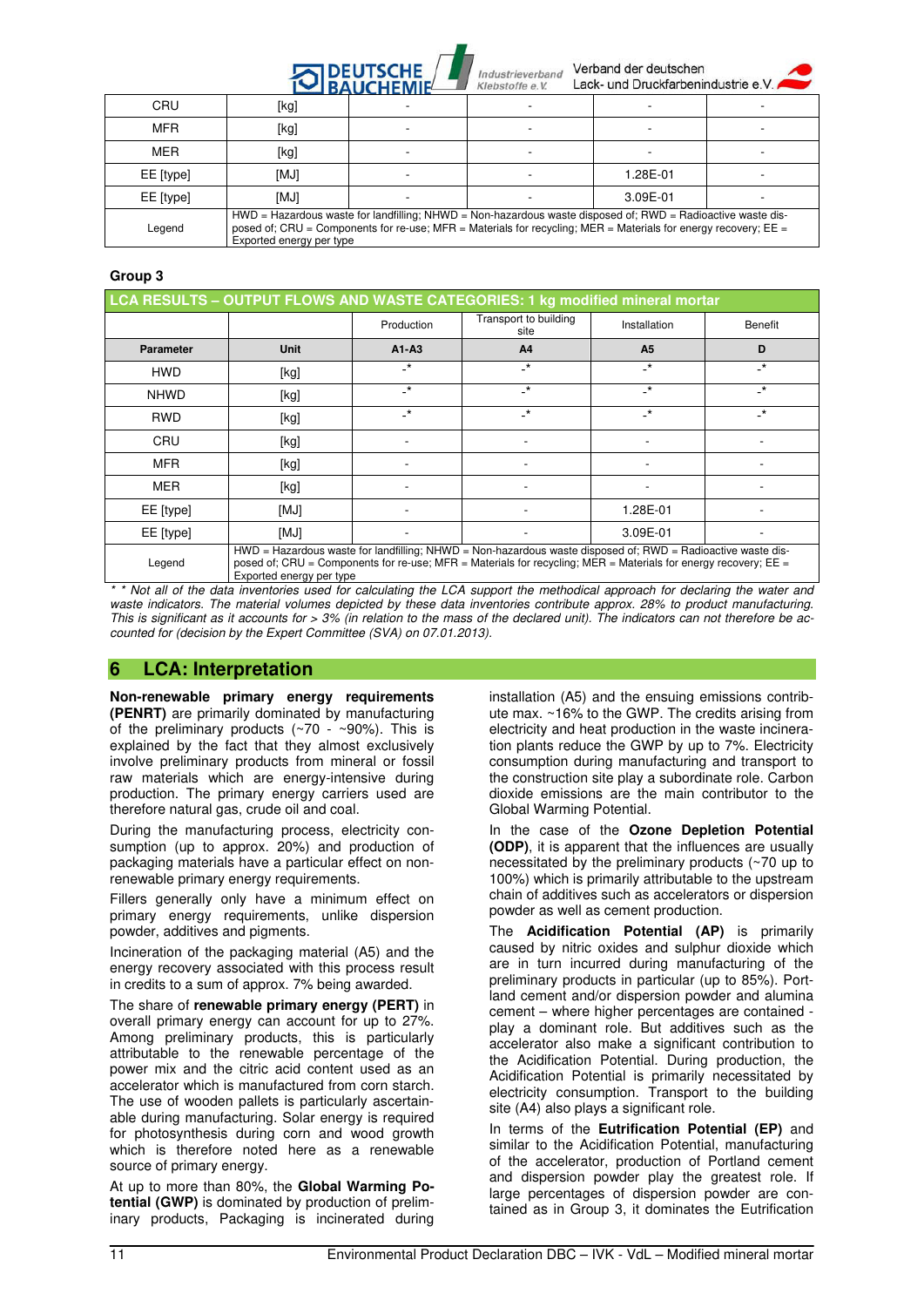Verband der deutschen Industrieverband Lack- und Druckfarbenindustrie e.V



**BAUCHEMIE** Klebstoffe e.V. Potential, whereby nitrogen oxide emissions into air contribute to approx. 78%. Ammonium, nitrate and phosphate emissions into water make a contribution of max. 20% to the EP.

The contribution by preliminary products to the **Photochemical Ozone Creation Potential (POCP)** accounts for approx. 58-81%, whereby manufacture of the dispersion powder - where contained - plays the greatest role. The influence of cement produc-

### **7 Requisite evidence**

**DEUTSCHE** 

### **7.1 VOC**

«M\_7\_Nachweis\_2»Special tests and evidence have not been carried out or provided within the framework of drawing up this model Environmental Product Declaration.

Where the products are used in an area of application demanding testing/provision of VOC emissions, such evidence should always be submitted in the individual EPDs.

tion and the accelerator continues to be clearly apparent. The nitrogen monoxide emissions incurred during transport have a negative influence on the POCP which leads to credits. The POCP is primarily caused by emissions of non-methane volatile organic compounds (NMVOC), carbon monoxide, nitrogen dioxide, sulphur dioxide and VOCs.

Evidence pertaining to VOC can be listed for selected products or applications (e.g. indoor areas with permanent stays by people). The following limit values (maximum values in  $[µq/m<sup>3</sup>]$ ) apply:

| Classification /<br><b>EMICODE</b>                                                  | <b>EC1 PLUS</b> | EC <sub>1</sub> | EC <sub>2</sub> | RAL UZ 113 (*) | DIBt/AgBB    |
|-------------------------------------------------------------------------------------|-----------------|-----------------|-----------------|----------------|--------------|
| TVOC $(C_6-C_{16})$ after 3 /<br>28 d                                               | 750/60          | 1000 / 100      | 3000 / 300      | 1000/100       | 10000 / 1000 |
| TSVOC $(C_{16}$ -C <sub>22</sub> ) at 28<br>days                                    | 40              | 50              | 100             | 50             | 100          |
| C1, C2 substances<br>* Total after 3 days<br>** for each substance after<br>28 days | $10^*/1**$      | $10^*/1**$      | $10^*/1**$      | $10^*/1**$     | $- / 1**$    |
| Total formaldehyde /<br>acetaldehyde [ppb]<br>at 3 days                             | 50/50           | 50/50           | 50/50           | 50/50          | - /-         |
| VOC without LCI at 28<br>days                                                       | 40              |                 |                 | 40             | 100          |
| R value (28 days)                                                                   |                 |                 |                 |                |              |

(\*) e.g. for adhesive floor coverings and other covering materials

**Measuring process:** GEV test method for determining the emissions of volatile organic compounds from building products in accordance with DIN EN ISO 16000 Parts 3, 6, 9 and 11 in a test chamber; testing for CMR substances and TVOC/TSVOC after 3 and 28 days

### **8 References**

### **Institute Construction and Environment 2012**

Institut Bauen und Umwelt e.V., Berlin (pub.): Creation of Environmental Product Declarations (EPD); General principles for the EPD range of Institut Bauen und Umwelt e.V. (IBU), 2011-06

### www.bau-umwelt.de

### **PCR 2012, Part A**

Institut Bauen und Umwelt e.V., Königswinter (pub.): Product Category Rules for construction products from the range of Environmental Product Declarations from Institute Construction and Environment The corresponding test certificate (e.g. EMICODE licence, Blue Angel as per RAL 113) shall apply as **evidence**. If necessary, the results are to be provided in the form of the emission class.«M\_7\_Nachweis\_2\_Text»

(IBU) Part A: Calculation rules for the Life Cycle Assessment and requirements on the Background Report, 2011-07

### www.bau-umwelt.de

### **PCR 2011, Part B:**

Product Category Rules for Construction Products, Part B: Requirements on the EPD for mineral trade mortar, 2011-06

www.bau-umwelt.de

### **ISO 14025**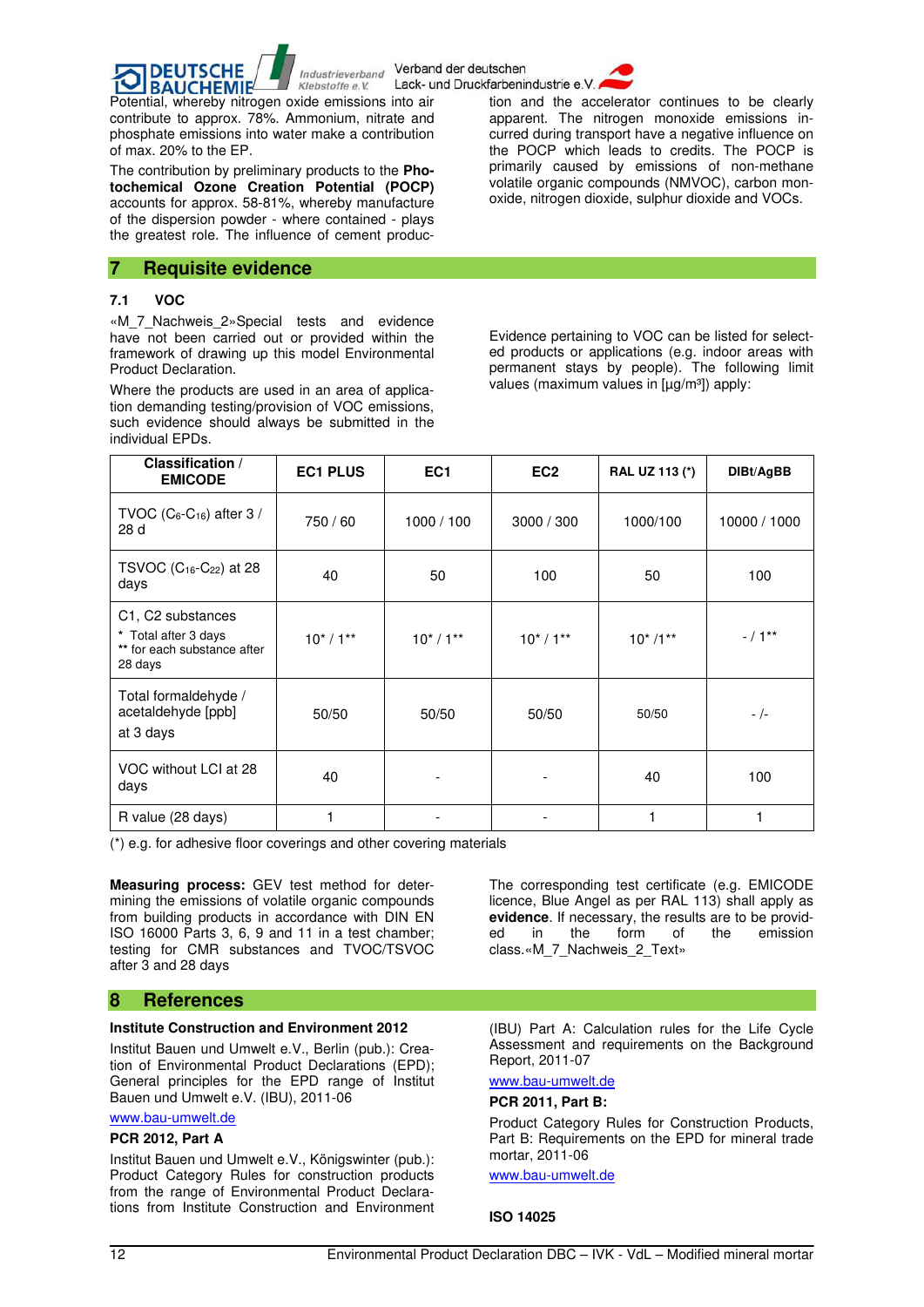

DIN EN ISO 14025:2009-11, Environmental labels and declarations – Type III Environmental Declarations – Basic principles and procedures (ISO 14025:2006)

### **EN 15804**

DIN EN 15804:2011-04, Sustainability of construction works – Environmental product declarations – Core rules for product category of construction

**2000/532/EC:** Commission decision of 3 May 2000 replacing decision 94/3/EC on a waste index as per Article 1 a) of Council Directive 75/442/EEC on waste and Council decision 94/904/EC on an index of hazardous waste according to Article 1, paragraph 4 of Directive 91/689/EEC on hazardous waste

### **GaBi software & documentation**

GaBi 6: Software and data base for comprehensive analysis. LBP, University of Stuttgart and PE International, documentation of GaBi 6 data sets http://documentation.gabi-software.com/, 2012

**96/603/EC:** Commission decision of 4 October 1996 for specifying a directory of products to be classified as category A "No contribution to fire" in accordance with decision 94/611/EC on construction products for implementing Article 20 of Directive 89/106/EEC

### **DIN EN 1504-3:2006-03**

Products and systems for the protection and repair of concrete structures – Definitions, requirements, quality control and evaluation of conformity – Part 3: Structural and non-structural repair; German version EN 1504-3:2005

### **DIN EN 1504-2**

Products and systems for the protection and repair of concrete structures – Definitions, requirements, quality control and evaluation of conformity – Part 2: Surface protection systems for concrete; German version EN 1504-2:2004

### **DIN EN 12190**

Products and systems for the protection and repair of concrete structures – Test methods – Determination of compressive strength of repair mortar; German version EN 12190:1998s

### **DIN EN 1015-17**

Methods of test for mortar for masonry – Part 17: Determination of water-soluble chloride content of fresh mortars; German version EN 1015-17:2000 + A1:2004

### **DIN EN 1542**

Products and systems for the protection and repair of concrete structures – Test methods – Measurement of bond strength by pull-off; German version EN 1542:1999

### **DIN EN 12617-4**

Products and systems for the protection and repair of concrete structures – Test methods – Part 4: Determination of shrinkage and expansion; German version EN 12617-4:2002

### **DIN EN 1504-7**

Products and systems for the protection and repair of concrete structures – Definitions, requirements, quality control and evaluation of conformity – Part 7: Reinforcement corrosion protection; German version EN 1504-7:2006

### **DIN EN 15183**

Verband der deutschen Industrieverband

Lack- und Druckfarbenindustrie e.V. Klebstoffe e.V.

Products and systems for the protection and repair of concrete structures – Test methods – Corrosion protection test; German version EN 15183:2006

### **DIN EN 12004**

Adhesive for tiles – Requirements, evaluation of conformity, classification and designation; German version EN 12004:2007+A1:2012

### **DIN EN 1348**

Adhesive for tiles – Determination of tensile adhesion strength for cementitious adhesives; German version EN 1348:2007

### **ETAG 004:2001-02-20**

Guideline for European technical approval of external thermal insulation composite systems with rendering (ETAG 004); edition 2000-03

### **DIN EN 13888**

Grout for tiles – Requirements, evaluation of conformity, classification and designation; German version EN 13888:2009

### **DIN EN 13813**

Screed material and floor screeds – Screed materials – Properties and requirements; German version EN 13813:2002

### **DIN EN 13501-1**

Fire classification of construction products and building products – Part 1: Classification using data from reaction to fire tests; German version EN 13501-1:2007 + A1:2009

### **DIN EN 13892-2**

Methods of test for screed materials – Part 2: Determination of flexural and compressive strength; German version EN 13892-2:2002

### **DIN EN 998-1**

Specification for mortar for masonry – Part 1: Rendering and plastering mortar; German version EN 998-1:2010

### **DIN EN 13501-1**

Fire classification of construction products building elements – Part 1: Classification using data from reaction to fire tests; German version EN 13501- 1:2007 + A1:2009

### **DIN EN 13279-1**

Gypsum binders and gypsum plasters – Part 1: Definitions and requirements; German version EN 13279-1:2008

### **DIN EN 14891**

Liquid-applied water impermeable products for use beneath ceramic tiling bonded with adhesives – Requirements, test methods, evaluation of conformity, classification and designation; German version EN 14891:2012

### **DIN EN 998-1**

Specification for mortar for masonry – Part 1: Rendering and plastering mortar; German version EN 998-1:2010

### **DIN EN 13279-1**

Gypsum binders and gypsum plasters – Part 1: Definitions and requirements; German version EN 13279-1:2008

### **DIN EN 14891**

Liquid-applied water impermeable products for use beneath ceramic tiling bonded with adhesives –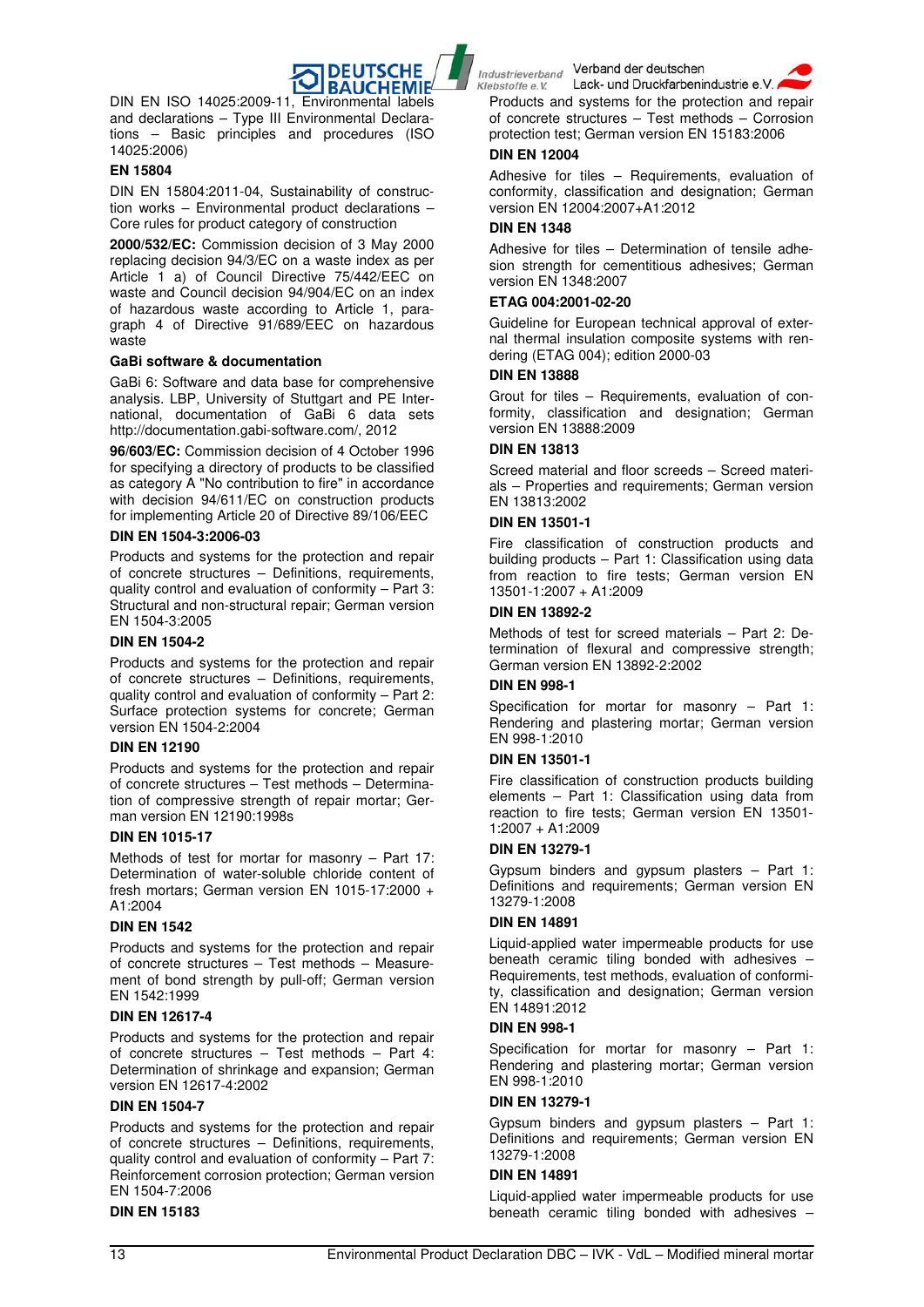

Industrieverband Verband der deutschen<br>
Klebstoffe e.V. Lack- und Druckfarbenindustrie e.V.<br>
evaluation of conformi-**EMICODE DEUTSCHE**<br>BAUCHEMI **CHEMIE** Requirements, test methods, evaluation of conformity, classification and designation; German version EN 14891:2012

ĩ

GEV – Gemeinschaft Emissionskontrollierte Verlegewerkstoffe, Klebstoffe und Bauprodukte e. V. (pub.).www.emicode.de